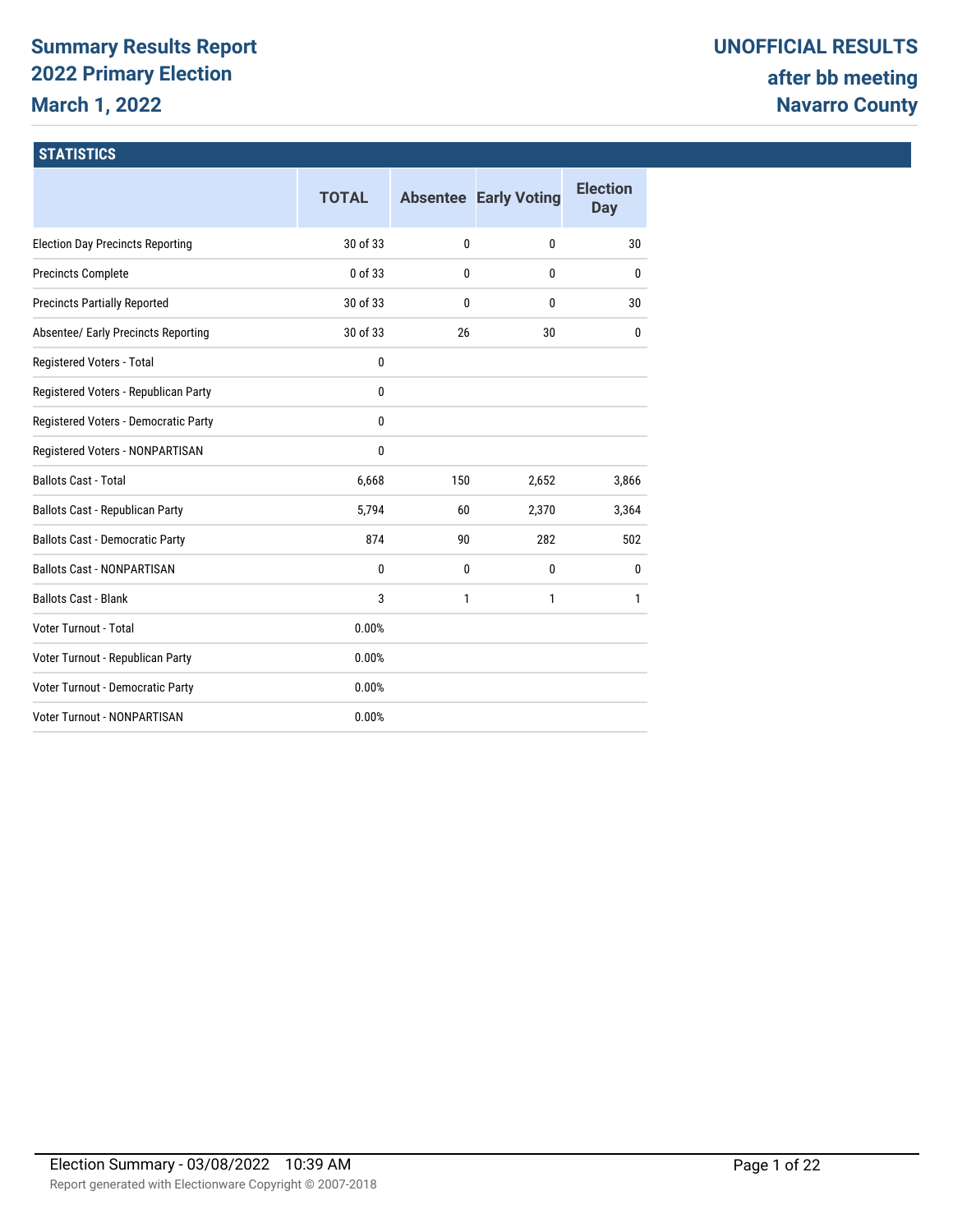**REP US Representative, District 6**

Vote For 1

|                            | <b>TOTAL</b> | <b>VOTE %</b> |              | <b>Absentee Early Voting</b> | <b>Election</b><br><b>Day</b> |
|----------------------------|--------------|---------------|--------------|------------------------------|-------------------------------|
| <b>Bill Payne</b>          | 533          | 9.56%         | $\mathbf{0}$ | 188                          | 345                           |
| James Buford               | 552          | 9.90%         | 6            | 189                          | 357                           |
| Jake Ellzey                | 4,492        | 80.55%        | 51           | 1,933                        | 2,508                         |
| <b>Total Votes Cast</b>    | 5,577        | 100.00%       | 57           | 2,310                        | 3,210                         |
| Overvotes                  | 0            |               | $\bf{0}$     | $\boldsymbol{0}$             | 0                             |
| Undervotes                 | 217          |               | 3            | 60                           | 154                           |
| <b>Contest Totals</b>      | 5,794        |               | 60           | 2,370                        | 3,364                         |
| <b>Precincts Reporting</b> | 30 of 33     |               |              |                              |                               |

#### **REP Governor**

|                            | <b>TOTAL</b> | <b>VOTE %</b> |                | <b>Absentee Early Voting</b> | <b>Election</b><br><b>Day</b> |
|----------------------------|--------------|---------------|----------------|------------------------------|-------------------------------|
| <b>Greg Abbott</b>         | 4,040        | 70.43%        | 45             | 1,732                        | 2,263                         |
| <b>Rick Perry</b>          | 164          | 2.86%         | $\mathbf{1}$   | 59                           | 104                           |
| Danny Harrison             | 14           | 0.24%         | $\bf{0}$       | 6                            | 8                             |
| Allen B. West              | 571          | 9.95%         | 6              | 208                          | 357                           |
| <b>Chad Prather</b>        | 255          | 4.45%         | $\mathbf{0}$   | 56                           | 199                           |
| Kandy Kaye Horn            | 39           | 0.68%         | $\mathbf{1}$   | 14                           | 24                            |
| Paul Belew                 | 18           | 0.31%         | $\bf{0}$       | 8                            | 10                            |
| Don Huffines               | 635          | 11.07%        | $\overline{7}$ | 258                          | 370                           |
| <b>Total Votes Cast</b>    | 5,736        | 100.00%       | 60             | 2,341                        | 3,335                         |
| Overvotes                  | 0            |               | $\mathbf{0}$   | $\mathbf{0}$                 | 0                             |
| <b>Undervotes</b>          | 58           |               | $\bf{0}$       | 29                           | 29                            |
| <b>Contest Totals</b>      | 5,794        |               | 60             | 2,370                        | 3,364                         |
| <b>Precincts Reporting</b> | 30 of 33     |               |                |                              |                               |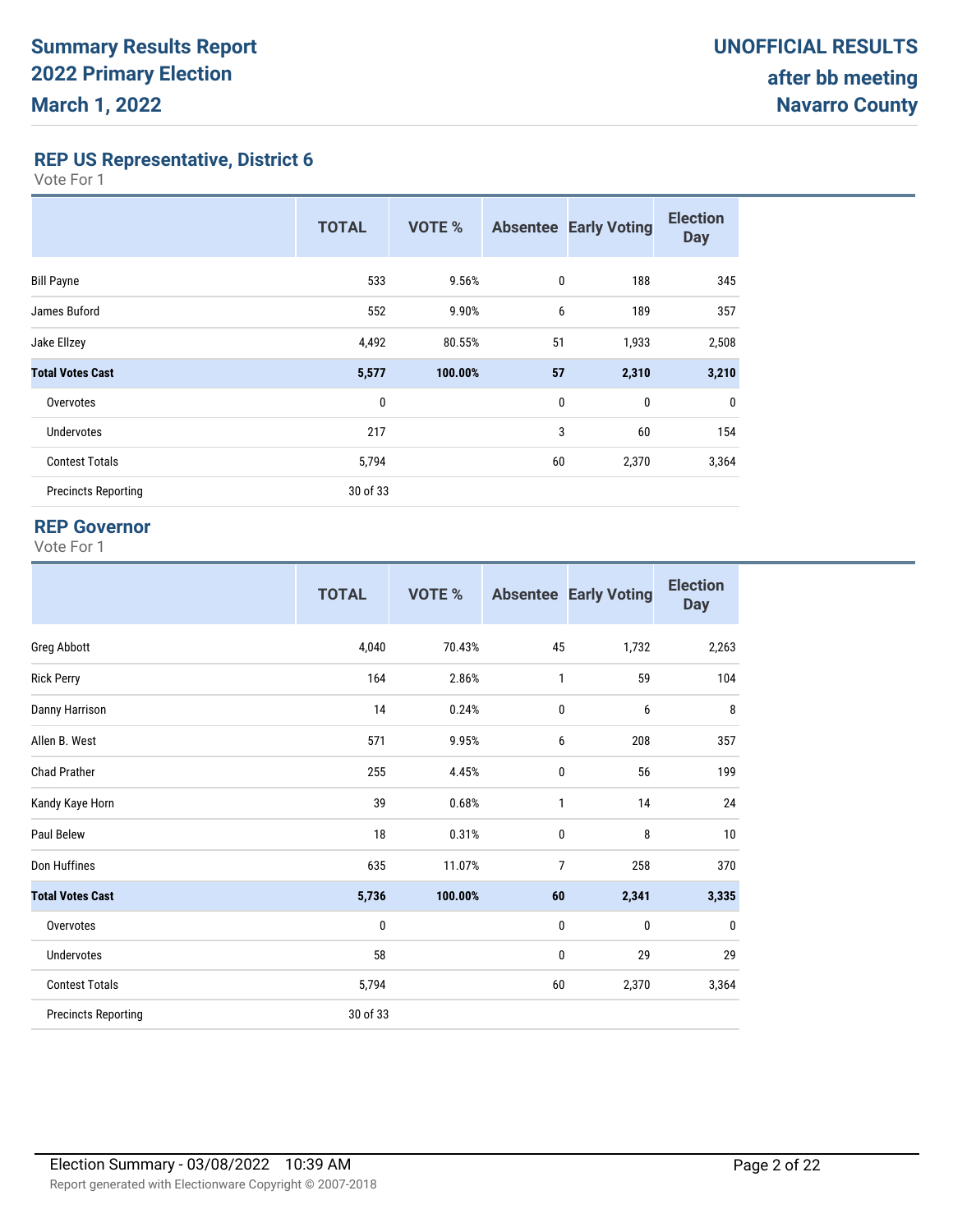#### **REP Lieutenant Governor**

Vote For 1

|                            | <b>TOTAL</b> | <b>VOTE %</b> |                | <b>Absentee Early Voting</b> | <b>Election</b><br><b>Day</b> |
|----------------------------|--------------|---------------|----------------|------------------------------|-------------------------------|
| <b>Todd M. Bullis</b>      | 233          | 4.22%         | $\overline{2}$ | 91                           | 140                           |
| Daniel Miller              | 381          | 6.91%         | 4              | 134                          | 243                           |
| Dan Patrick                | 4,355        | 78.94%        | 40             | 1,816                        | 2,499                         |
| Zach Vance                 | 162          | 2.94%         | 5              | 47                           | 110                           |
| <b>Trayce Bradford</b>     | 245          | 4.44%         | 5              | 122                          | 118                           |
| <b>Aaron Sorrells</b>      | 141          | 2.56%         | 3              | 49                           | 89                            |
| <b>Total Votes Cast</b>    | 5,517        | 100.00%       | 59             | 2,259                        | 3,199                         |
| Overvotes                  | 0            |               | $\mathbf 0$    | 0                            | $\mathbf 0$                   |
| Undervotes                 | 277          |               | 1              | 111                          | 165                           |
| <b>Contest Totals</b>      | 5,794        |               | 60             | 2,370                        | 3,364                         |
| <b>Precincts Reporting</b> | 30 of 33     |               |                |                              |                               |

### **REP Attorney General**

|                            | <b>TOTAL</b> | <b>VOTE %</b> |    | <b>Absentee Early Voting</b> | <b>Election</b><br><b>Day</b> |
|----------------------------|--------------|---------------|----|------------------------------|-------------------------------|
| Eva Guzman                 | 791          | 13.88%        | 8  | 478                          | 305                           |
| Ken Paxton                 | 2,455        | 43.09%        | 25 | 968                          | 1,462                         |
| Louie Gohmert              | 632          | 11.09%        | 5  | 232                          | 395                           |
| George P. Bush             | 1,819        | 31.93%        | 22 | 664                          | 1,133                         |
| <b>Total Votes Cast</b>    | 5,697        | 100.00%       | 60 | 2,342                        | 3,295                         |
| Overvotes                  | $\mathbf{0}$ |               | 0  | 0                            | 0                             |
| <b>Undervotes</b>          | 97           |               | 0  | 28                           | 69                            |
| <b>Contest Totals</b>      | 5,794        |               | 60 | 2,370                        | 3,364                         |
| <b>Precincts Reporting</b> | 30 of 33     |               |    |                              |                               |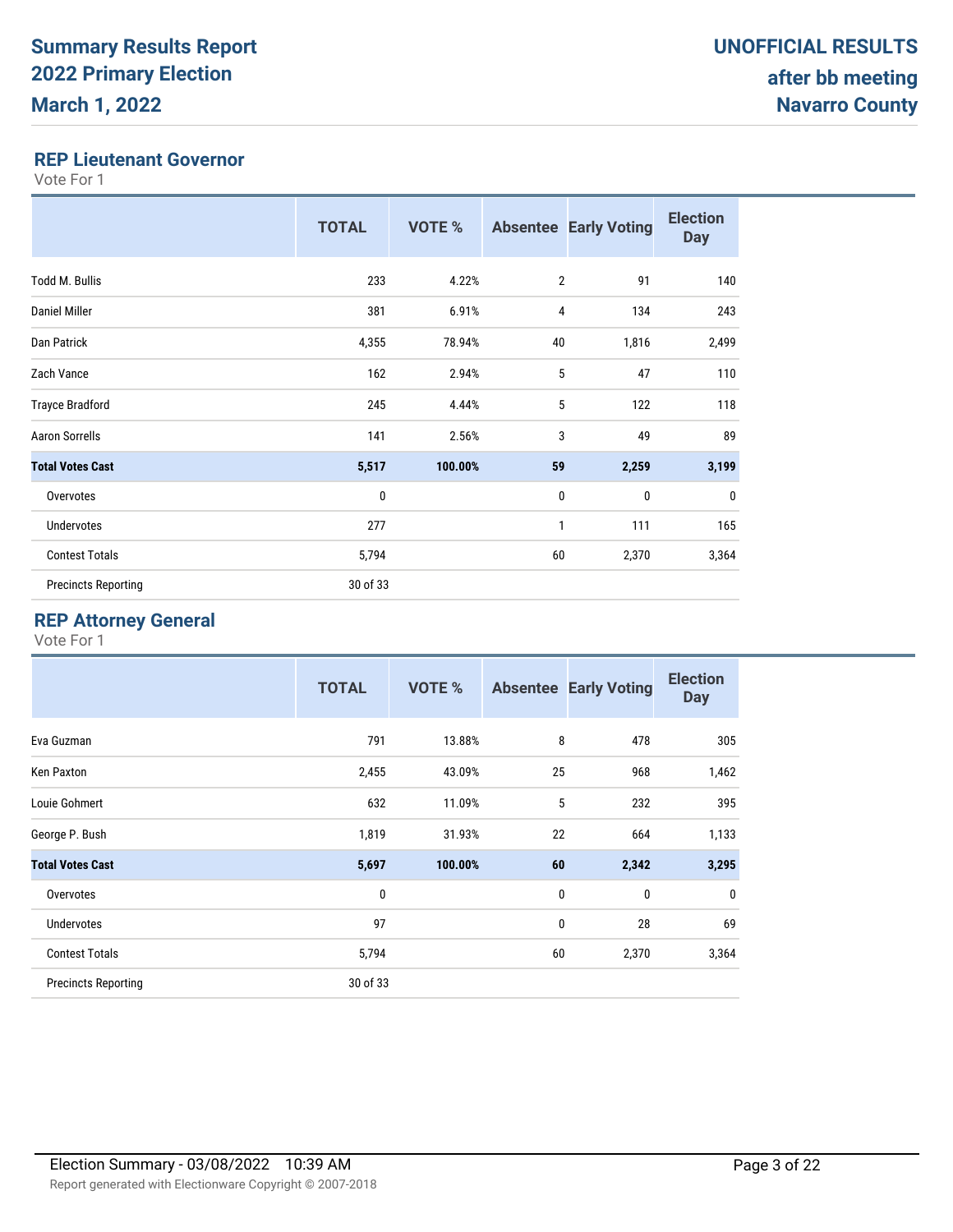**REP Comptroller of Public Accounts**

Vote For 1

|                            | <b>TOTAL</b> | <b>VOTE %</b> | <b>Absentee</b> | <b>Early Voting</b> | <b>Election</b><br><b>Day</b> |
|----------------------------|--------------|---------------|-----------------|---------------------|-------------------------------|
| Mark V. Goloby             | 1,067        | 20.42%        | 11              | 431                 | 625                           |
| Glenn Hegar                | 4,159        | 79.58%        | 39              | 1,758               | 2,362                         |
| <b>Total Votes Cast</b>    | 5,226        | 100.00%       | 50              | 2,189               | 2,987                         |
| Overvotes                  | 0            |               | $\mathbf{0}$    | 0                   | $\mathbf 0$                   |
| <b>Undervotes</b>          | 568          |               | 10              | 181                 | 377                           |
| <b>Contest Totals</b>      | 5,794        |               | 60              | 2,370               | 3,364                         |
| <b>Precincts Reporting</b> | 30 of 33     |               |                 |                     |                               |

#### **REP Comm General Land Office**

|                            | <b>TOTAL</b> | VOTE %  |                | <b>Absentee Early Voting</b> | <b>Election</b><br><b>Day</b> |
|----------------------------|--------------|---------|----------------|------------------------------|-------------------------------|
| Ben Armenta                | 413          | 8.76%   | $\mathbf 0$    | 151                          | 262                           |
| Jon Spiers                 | 837          | 17.75%  | 4              | 356                          | 477                           |
| <b>Victor Avila</b>        | 285          | 6.04%   | 5              | 111                          | 169                           |
| Rufus Lopez                | 120          | 2.55%   | $\overline{2}$ | 42                           | 76                            |
| Dawn Buckingham            | 1,473        | 31.24%  | 17             | 665                          | 791                           |
| <b>Tim Westley</b>         | 844          | 17.90%  | 6              | 327                          | 511                           |
| Don W. Minton              | 555          | 11.77%  | $\overline{7}$ | 246                          | 302                           |
| <b>Weston Martinez</b>     | 188          | 3.99%   | $\overline{2}$ | 69                           | 117                           |
| <b>Total Votes Cast</b>    | 4,715        | 100.00% | 43             | 1,967                        | 2,705                         |
| Overvotes                  | 0            |         | 0              | 0                            | $\mathbf{0}$                  |
| <b>Undervotes</b>          | 1,079        |         | 17             | 403                          | 659                           |
| <b>Contest Totals</b>      | 5,794        |         | 60             | 2,370                        | 3,364                         |
| <b>Precincts Reporting</b> | 30 of 33     |         |                |                              |                               |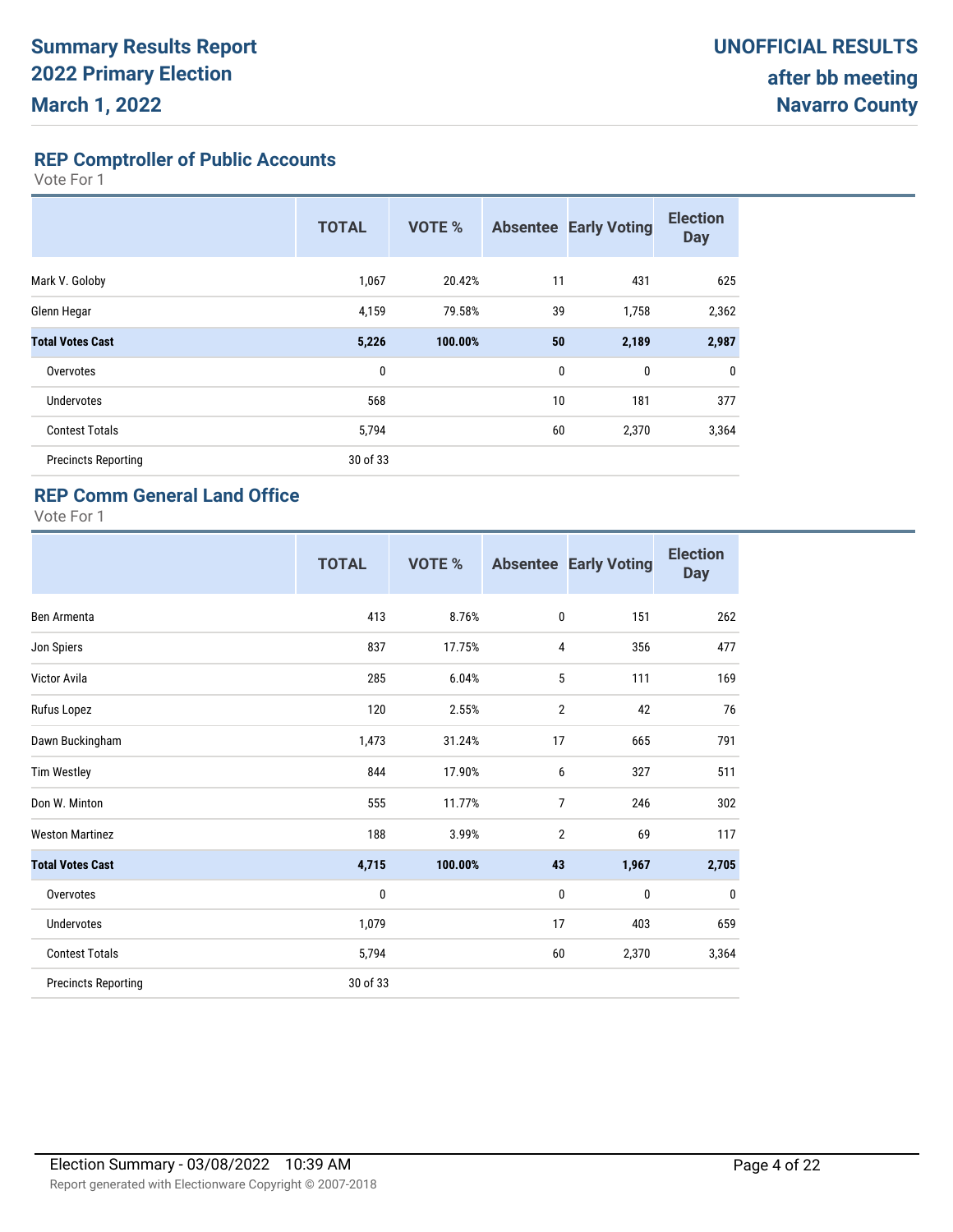**REP Commissioner of Agriculture**

Vote For 1

|                            | <b>TOTAL</b> | <b>VOTE %</b> |    | <b>Absentee Early Voting</b> | <b>Election</b><br><b>Day</b> |
|----------------------------|--------------|---------------|----|------------------------------|-------------------------------|
| Carey A. Counsil           | 583          | 11.26%        | 8  | 271                          | 304                           |
| Sid Miller                 | 3,205        | 61.90%        | 21 | 1,292                        | 1,892                         |
| James White                | 1,390        | 26.84%        | 15 | 593                          | 782                           |
| <b>Total Votes Cast</b>    | 5,178        | 100.00%       | 44 | 2,156                        | 2,978                         |
| Overvotes                  | 1            |               | 1  | $\mathbf{0}$                 | $\mathbf 0$                   |
| <b>Undervotes</b>          | 615          |               | 15 | 214                          | 386                           |
| <b>Contest Totals</b>      | 5,794        |               | 60 | 2,370                        | 3,364                         |
| <b>Precincts Reporting</b> | 30 of 33     |               |    |                              |                               |

### **REP Railroad Commissioner**

|                            | <b>TOTAL</b> | VOTE %  |             | <b>Absentee Early Voting</b> | <b>Election</b><br><b>Day</b> |
|----------------------------|--------------|---------|-------------|------------------------------|-------------------------------|
| Sarah Stogner              | 1,013        | 20.95%  | 6           | 452                          | 555                           |
| Dawayne Tipton             | 839          | 17.35%  | 7           | 362                          | 470                           |
| Wayne Christian            | 1,695        | 35.05%  | 14          | 721                          | 960                           |
| Tom Slocum Jr              | 594          | 12.28%  | 6           | 233                          | 355                           |
| Marvin "Sarge" Summers     | 695          | 14.37%  | 6           | 259                          | 430                           |
| <b>Total Votes Cast</b>    | 4,836        | 100.00% | 39          | 2,027                        | 2,770                         |
| Overvotes                  | 0            |         | $\mathbf 0$ | 0                            | $\mathbf 0$                   |
| Undervotes                 | 958          |         | 21          | 343                          | 594                           |
| <b>Contest Totals</b>      | 5,794        |         | 60          | 2,370                        | 3,364                         |
| <b>Precincts Reporting</b> | 30 of 33     |         |             |                              |                               |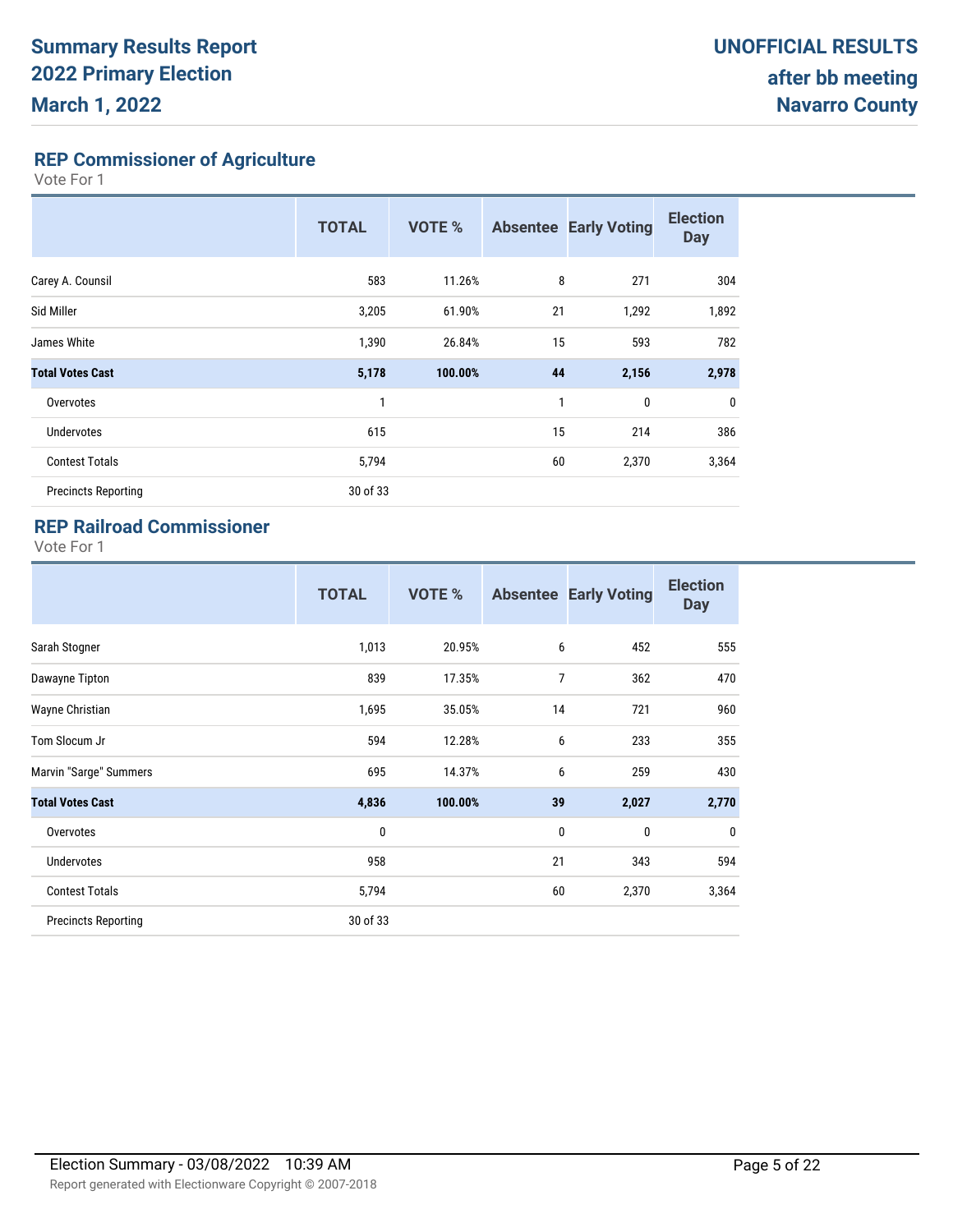**REP Justice, Supreme Court, Pl 3**

Vote For 1

|                            | <b>TOTAL</b> | <b>VOTE %</b> |    | <b>Absentee Early Voting</b> | <b>Election</b><br><b>Day</b> |
|----------------------------|--------------|---------------|----|------------------------------|-------------------------------|
| Debra Lehrmann             | 4,942        | 100.00%       | 42 | 2,065                        | 2,835                         |
| <b>Total Votes Cast</b>    | 4,942        | 100.00%       | 42 | 2,065                        | 2,835                         |
| Overvotes                  | 0            |               | 0  | 0                            | 0                             |
| <b>Undervotes</b>          | 852          |               | 18 | 305                          | 529                           |
| <b>Contest Totals</b>      | 5,794        |               | 60 | 2,370                        | 3,364                         |
| <b>Precincts Reporting</b> | 30 of 33     |               |    |                              |                               |

#### **REP Justice, Supreme Court, Pl 5**

Vote For 1

|                            | <b>TOTAL</b> | <b>VOTE %</b> |    | <b>Absentee Early Voting</b> | <b>Election</b><br><b>Day</b> |
|----------------------------|--------------|---------------|----|------------------------------|-------------------------------|
| Rebeca Huddle              | 4,921        | 100.00%       | 42 | 2,059                        | 2,820                         |
| <b>Total Votes Cast</b>    | 4,921        | 100.00%       | 42 | 2,059                        | 2,820                         |
| Overvotes                  | 0            |               | 0  | 0                            | 0                             |
| <b>Undervotes</b>          | 873          |               | 18 | 311                          | 544                           |
| <b>Contest Totals</b>      | 5,794        |               | 60 | 2,370                        | 3,364                         |
| <b>Precincts Reporting</b> | 30 of 33     |               |    |                              |                               |

#### **REP Justice, Supreme Court, Pl 9**

|                            | <b>TOTAL</b> | <b>VOTE %</b> |    | <b>Absentee Early Voting</b> | <b>Election</b><br><b>Day</b> |
|----------------------------|--------------|---------------|----|------------------------------|-------------------------------|
| David J. Schenck           | 2,689        | 56.38%        | 20 | 1,130                        | 1,539                         |
| Evan Young                 | 2,080        | 43.62%        | 17 | 863                          | 1,200                         |
| <b>Total Votes Cast</b>    | 4,769        | 100.00%       | 37 | 1,993                        | 2,739                         |
| Overvotes                  | 0            |               | 0  | 0                            | 0                             |
| <b>Undervotes</b>          | 1,025        |               | 23 | 377                          | 625                           |
| <b>Contest Totals</b>      | 5,794        |               | 60 | 2,370                        | 3,364                         |
| <b>Precincts Reporting</b> | 30 of 33     |               |    |                              |                               |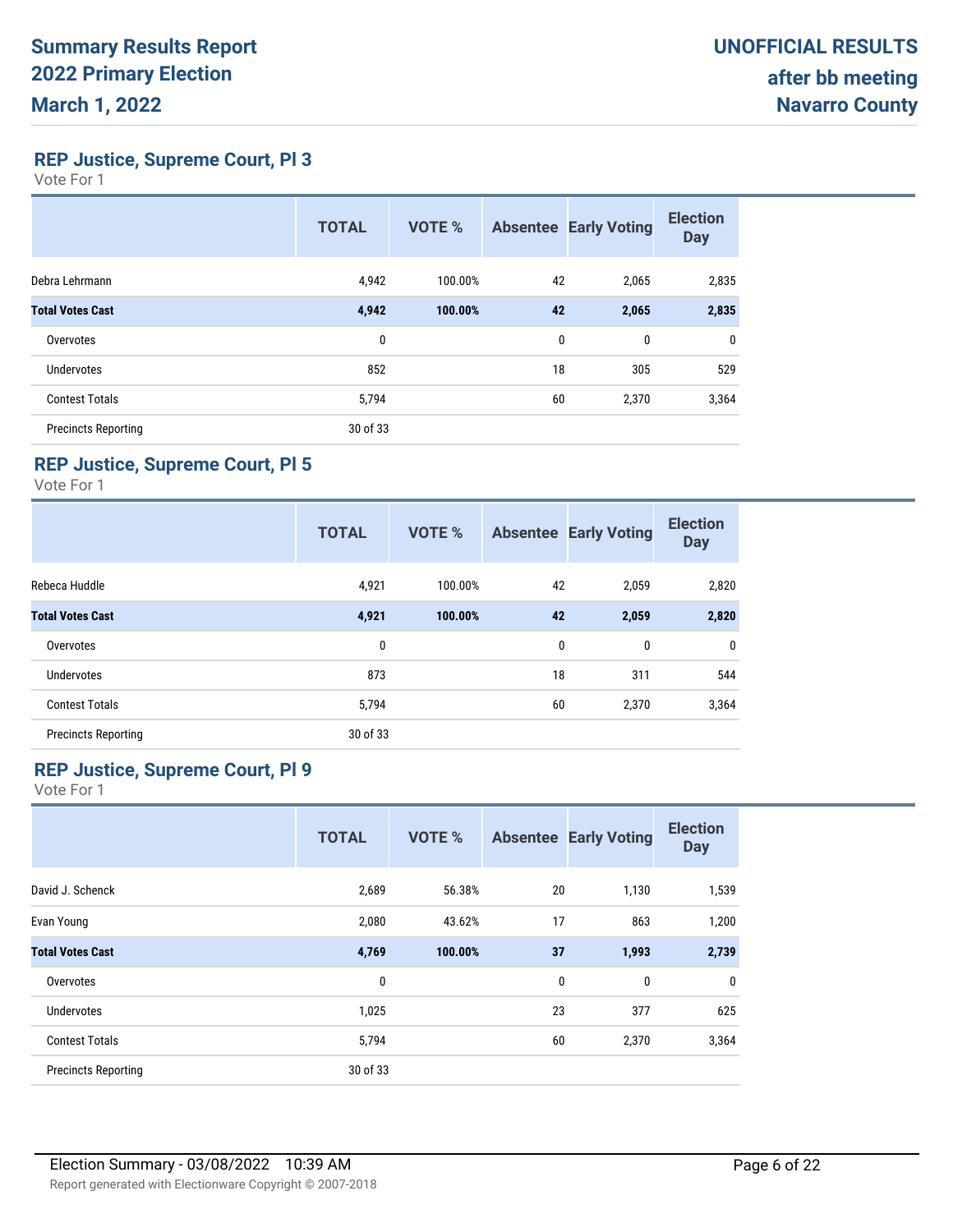**REP Judge, Ct of Crim App, Pl 2**

Vote For 1

|                            | <b>TOTAL</b> | <b>VOTE %</b> |    | <b>Absentee Early Voting</b> | <b>Election</b><br><b>Day</b> |
|----------------------------|--------------|---------------|----|------------------------------|-------------------------------|
| Mary Lou Keel              | 4,909        | 100.00%       | 42 | 2,047                        | 2,820                         |
| <b>Total Votes Cast</b>    | 4,909        | 100.00%       | 42 | 2,047                        | 2,820                         |
| Overvotes                  | 0            |               | 0  | 0                            | 0                             |
| <b>Undervotes</b>          | 885          |               | 18 | 323                          | 544                           |
| <b>Contest Totals</b>      | 5,794        |               | 60 | 2,370                        | 3,364                         |
| <b>Precincts Reporting</b> | 30 of 33     |               |    |                              |                               |

### **REP Judge, Ct of Crim App, Pl 5**

Vote For 1

|                            | <b>TOTAL</b> | <b>VOTE %</b> |    | <b>Absentee Early Voting</b> | <b>Election</b><br><b>Day</b> |
|----------------------------|--------------|---------------|----|------------------------------|-------------------------------|
| <b>Scott Walker</b>        | 3,097        | 65.32%        | 16 | 1,289                        | 1,792                         |
| Clint Morgan               | 1,644        | 34.68%        | 21 | 697                          | 926                           |
| <b>Total Votes Cast</b>    | 4,741        | 100.00%       | 37 | 1,986                        | 2,718                         |
| Overvotes                  | 0            |               | 0  | 0                            | 0                             |
| <b>Undervotes</b>          | 1,053        |               | 23 | 384                          | 646                           |
| <b>Contest Totals</b>      | 5,794        |               | 60 | 2,370                        | 3,364                         |
| <b>Precincts Reporting</b> | 30 of 33     |               |    |                              |                               |

### **REP Judge, Ct of Crim App, Pl 6**

|                            | <b>TOTAL</b> | <b>VOTE %</b> |              | <b>Absentee Early Voting</b> | <b>Election</b><br><b>Day</b> |
|----------------------------|--------------|---------------|--------------|------------------------------|-------------------------------|
| Jesse F. McClure, III      | 4,875        | 100.00%       | 40           | 2,030                        | 2,805                         |
| <b>Total Votes Cast</b>    | 4,875        | 100.00%       | 40           | 2,030                        | 2,805                         |
| Overvotes                  | 0            |               | $\mathbf{0}$ | $\mathbf{0}$                 | 0                             |
| Undervotes                 | 919          |               | 20           | 340                          | 559                           |
| <b>Contest Totals</b>      | 5,794        |               | 60           | 2,370                        | 3,364                         |
| <b>Precincts Reporting</b> | 30 of 33     |               |              |                              |                               |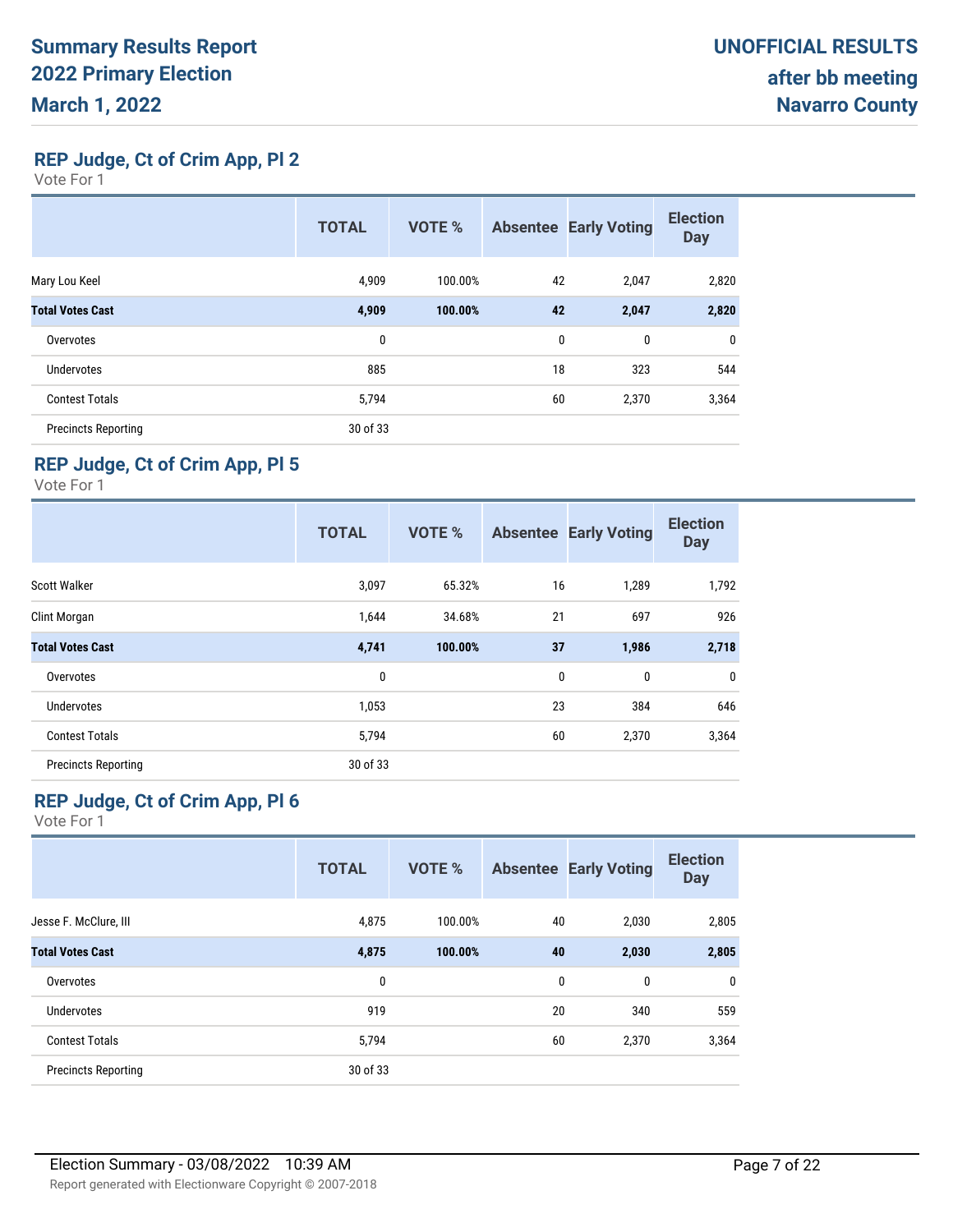**REP Member, State BoE, Dist 14**

Vote For 1

|                            | <b>TOTAL</b> | VOTE %  | <b>Absentee</b> | <b>Early Voting</b> | <b>Election</b><br><b>Day</b> |
|----------------------------|--------------|---------|-----------------|---------------------|-------------------------------|
| Evelyn Brooks              | 2,795        | 57.90%  | 19              | 1,167               | 1,609                         |
| Sue Melton-Malone          | 2,032        | 42.10%  | 18              | 856                 | 1,158                         |
| <b>Total Votes Cast</b>    | 4,827        | 100.00% | 37              | 2,023               | 2,767                         |
| Overvotes                  | 0            |         | $\mathbf{0}$    | 0                   | 0                             |
| <b>Undervotes</b>          | 967          |         | 23              | 347                 | 597                           |
| <b>Contest Totals</b>      | 5,794        |         | 60              | 2,370               | 3,364                         |
| <b>Precincts Reporting</b> | 30 of 33     |         |                 |                     |                               |

#### **REP State Senator, Dist 2**

Vote For 1

|                            | <b>TOTAL</b> | <b>VOTE %</b> |    | <b>Absentee Early Voting</b> | <b>Election</b><br><b>Day</b> |
|----------------------------|--------------|---------------|----|------------------------------|-------------------------------|
| <b>Bob Hall</b>            | 4,980        | 100.00%       | 44 | 2,068                        | 2,868                         |
| <b>Total Votes Cast</b>    | 4,980        | 100.00%       | 44 | 2,068                        | 2,868                         |
| Overvotes                  | 0            |               | 0  | 0                            | $\mathbf 0$                   |
| <b>Undervotes</b>          | 814          |               | 16 | 302                          | 496                           |
| <b>Contest Totals</b>      | 5,794        |               | 60 | 2,370                        | 3,364                         |
| <b>Precincts Reporting</b> | 30 of 33     |               |    |                              |                               |

### **REP State Representative, Dist 8**

|                            | <b>TOTAL</b> | <b>VOTE %</b> |    | <b>Absentee Early Voting</b> | <b>Election</b><br><b>Day</b> |
|----------------------------|--------------|---------------|----|------------------------------|-------------------------------|
| Cody Harris                | 5,264        | 100.00%       | 43 | 2,173                        | 3,048                         |
| <b>Total Votes Cast</b>    | 5,264        | 100.00%       | 43 | 2,173                        | 3,048                         |
| Overvotes                  | 0            |               | 0  | 0                            | 0                             |
| <b>Undervotes</b>          | 530          |               | 17 | 197                          | 316                           |
| <b>Contest Totals</b>      | 5,794        |               | 60 | 2,370                        | 3,364                         |
| <b>Precincts Reporting</b> | 30 of 33     |               |    |                              |                               |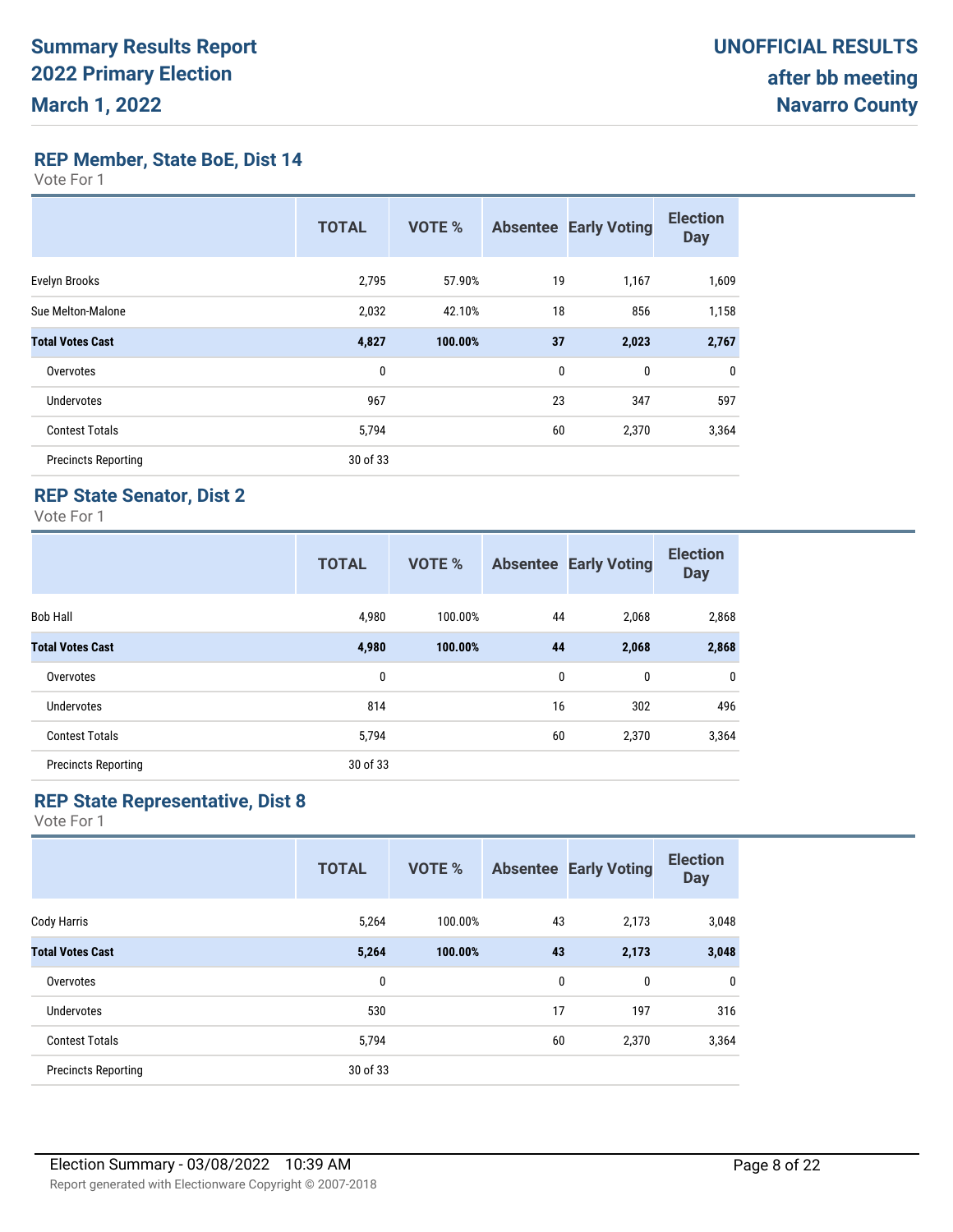**REP Justice, 10th Ct of App Dist, Pl 3**

Vote For 1

|                            | <b>TOTAL</b> | <b>VOTE %</b> |    | <b>Absentee Early Voting</b> | <b>Election</b><br><b>Day</b> |
|----------------------------|--------------|---------------|----|------------------------------|-------------------------------|
| <b>Steve Smith</b>         | 4,948        | 100.00%       | 41 | 2,064                        | 2,843                         |
| <b>Total Votes Cast</b>    | 4,948        | 100.00%       | 41 | 2,064                        | 2,843                         |
| Overvotes                  | 0            |               | 0  | 0                            | 0                             |
| <b>Undervotes</b>          | 846          |               | 19 | 306                          | 521                           |
| <b>Contest Totals</b>      | 5,794        |               | 60 | 2,370                        | 3,364                         |
| <b>Precincts Reporting</b> | 30 of 33     |               |    |                              |                               |

### **REP Criminal District Attorney**

Vote For 1

|                            | <b>TOTAL</b> | <b>VOTE %</b> |    | <b>Absentee Early Voting</b> | <b>Election</b><br><b>Day</b> |
|----------------------------|--------------|---------------|----|------------------------------|-------------------------------|
| Will Thompson              | 5,202        | 100.00%       | 49 | 2,140                        | 3,013                         |
| <b>Total Votes Cast</b>    | 5,202        | 100.00%       | 49 | 2,140                        | 3,013                         |
| Overvotes                  | 0            |               | 0  | 0                            | 0                             |
| Undervotes                 | 592          |               | 11 | 230                          | 351                           |
| <b>Contest Totals</b>      | 5,794        |               | 60 | 2,370                        | 3,364                         |
| <b>Precincts Reporting</b> | 30 of 33     |               |    |                              |                               |

#### **REP County Judge**

|                            | <b>TOTAL</b> | <b>VOTE %</b> |    | <b>Absentee Early Voting</b> | <b>Election</b><br><b>Day</b> |
|----------------------------|--------------|---------------|----|------------------------------|-------------------------------|
| H M. Davenport Jr          | 5,182        | 100.00%       | 50 | 2,125                        | 3,007                         |
| <b>Total Votes Cast</b>    | 5,182        | 100.00%       | 50 | 2,125                        | 3,007                         |
| Overvotes                  | 0            |               | 0  | 0                            | 0                             |
| Undervotes                 | 612          |               | 10 | 245                          | 357                           |
| <b>Contest Totals</b>      | 5,794        |               | 60 | 2,370                        | 3,364                         |
| <b>Precincts Reporting</b> | 30 of 33     |               |    |                              |                               |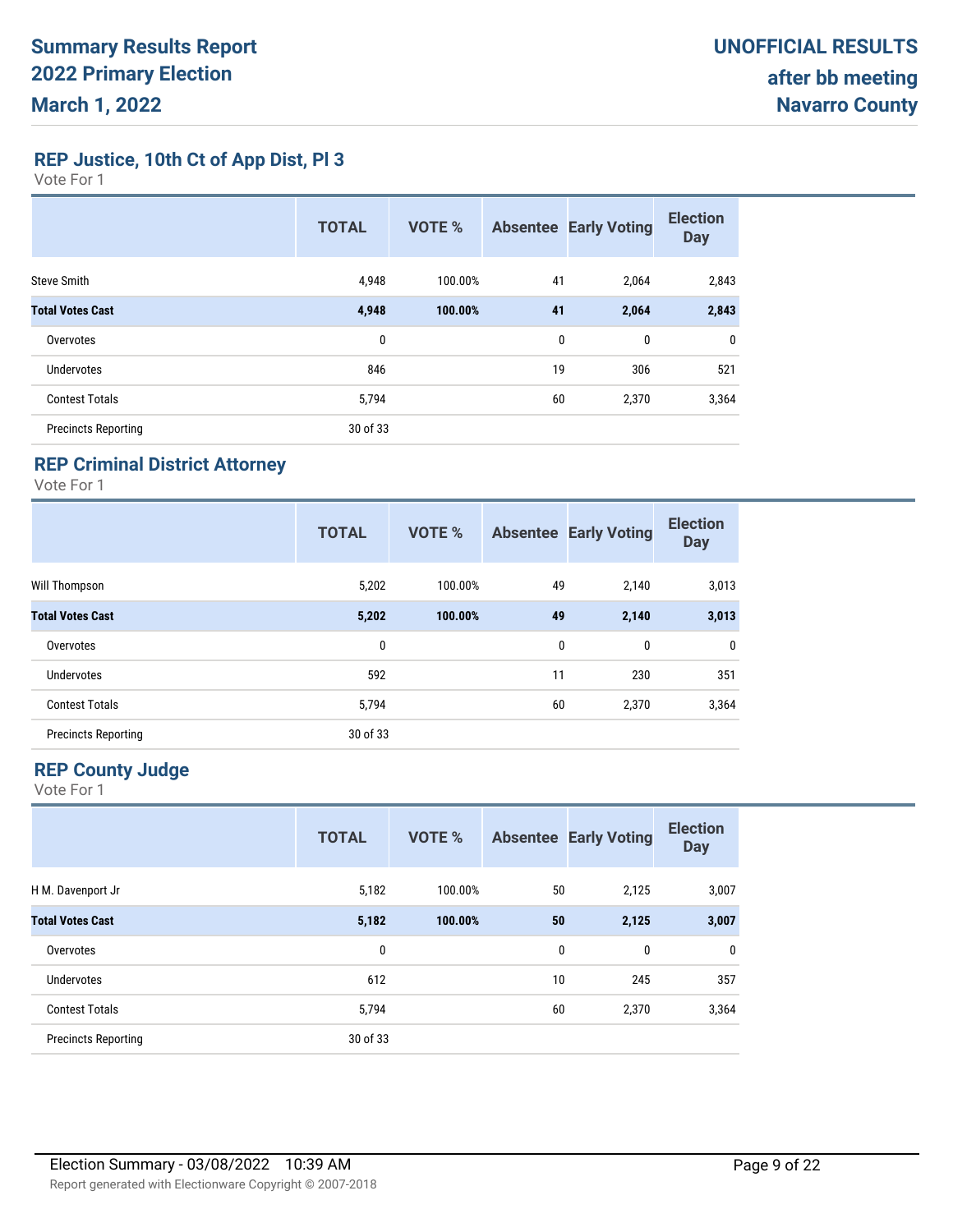#### **REP District Clerk**

Vote For 1

|                            | <b>TOTAL</b> | VOTE %  |    | <b>Absentee Early Voting</b> | <b>Election</b><br><b>Day</b> |
|----------------------------|--------------|---------|----|------------------------------|-------------------------------|
| Joshua B. Tackett          | 5,216        | 100.00% | 48 | 2,155                        | 3,013                         |
| <b>Total Votes Cast</b>    | 5,216        | 100.00% | 48 | 2,155                        | 3,013                         |
| Overvotes                  | 0            |         | 0  | 0                            | 0                             |
| Undervotes                 | 578          |         | 12 | 215                          | 351                           |
| <b>Contest Totals</b>      | 5,794        |         | 60 | 2,370                        | 3,364                         |
| <b>Precincts Reporting</b> | 30 of 33     |         |    |                              |                               |

### **REP County Clerk**

Vote For 1

|                            | <b>TOTAL</b> | <b>VOTE %</b> |    | <b>Absentee Early Voting</b> | <b>Election</b><br><b>Day</b> |
|----------------------------|--------------|---------------|----|------------------------------|-------------------------------|
| <b>Sherry Dowd</b>         | 5,282        | 100.00%       | 51 | 2,185                        | 3,046                         |
| <b>Total Votes Cast</b>    | 5,282        | 100.00%       | 51 | 2,185                        | 3,046                         |
| Overvotes                  | 0            |               | 0  | 0                            | 0                             |
| <b>Undervotes</b>          | 512          |               | 9  | 185                          | 318                           |
| <b>Contest Totals</b>      | 5,794        |               | 60 | 2,370                        | 3,364                         |
| <b>Precincts Reporting</b> | 30 of 33     |               |    |                              |                               |

#### **REP County Treasurer**

|                            | <b>TOTAL</b> | <b>VOTE %</b> |    | <b>Absentee Early Voting</b> | <b>Election</b><br><b>Day</b> |
|----------------------------|--------------|---------------|----|------------------------------|-------------------------------|
| Ryan Douglas               | 5,180        | 100.00%       | 49 | 2,137                        | 2,994                         |
| <b>Total Votes Cast</b>    | 5,180        | 100.00%       | 49 | 2,137                        | 2,994                         |
| Overvotes                  | 0            |               | 0  | 0                            | 0                             |
| <b>Undervotes</b>          | 614          |               | 11 | 233                          | 370                           |
| <b>Contest Totals</b>      | 5,794        |               | 60 | 2,370                        | 3,364                         |
| <b>Precincts Reporting</b> | 30 of 33     |               |    |                              |                               |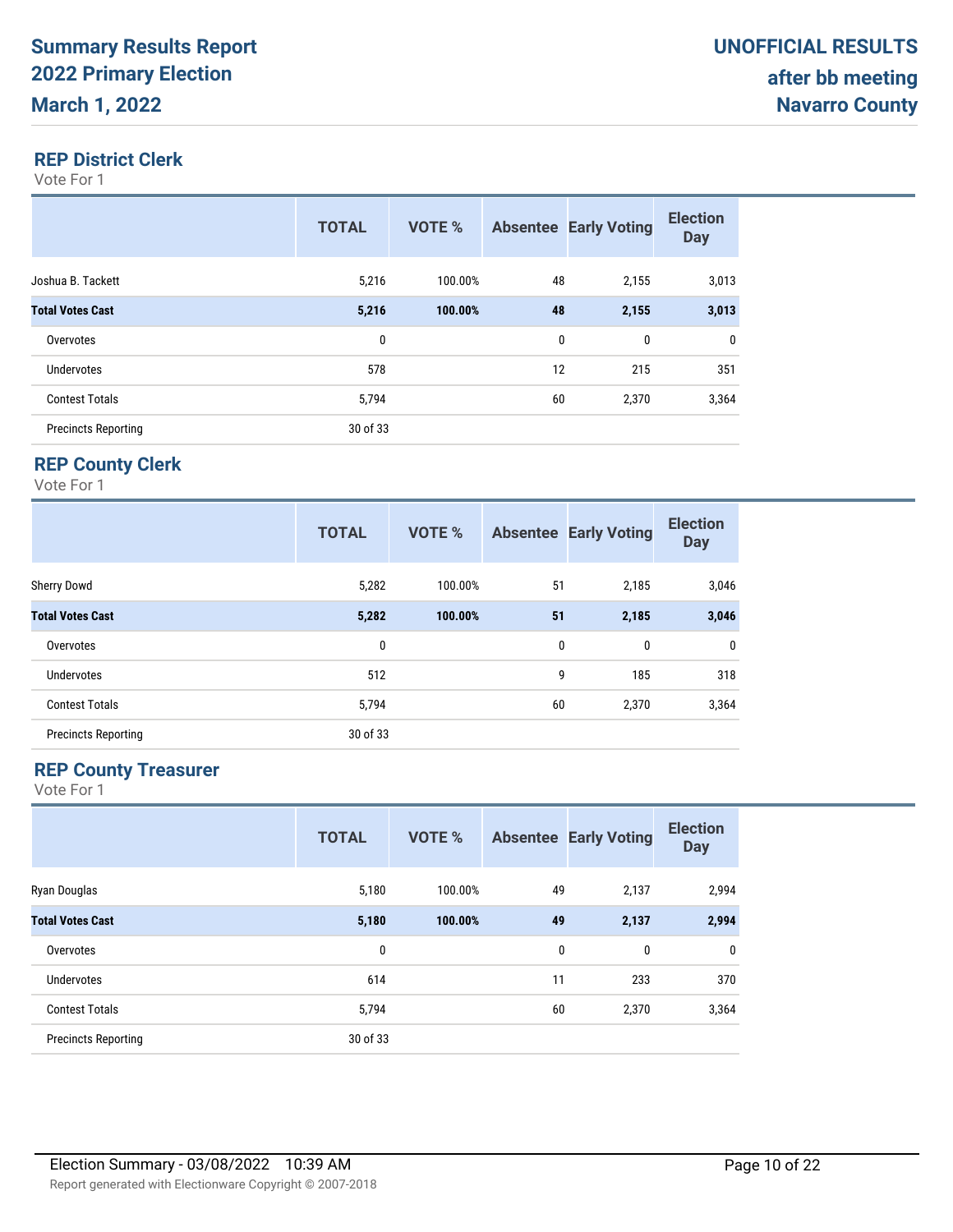**REP County Commissioner Pct 2**

Vote For 1

|                            | <b>TOTAL</b> | <b>VOTE %</b> | <b>Absentee</b> | <b>Early Voting</b> | <b>Election</b><br><b>Day</b> |
|----------------------------|--------------|---------------|-----------------|---------------------|-------------------------------|
| Ricky Grantham             | 565          | 43.20%        | 4               | 233                 | 328                           |
| <b>Eddie Perry</b>         | 743          | 56.80%        | 15              | 301                 | 427                           |
| <b>Total Votes Cast</b>    | 1,308        | 100.00%       | 19              | 534                 | 755                           |
| Overvotes                  | 0            |               | $\mathbf{0}$    | $\mathbf{0}$        | $\mathbf{0}$                  |
| <b>Undervotes</b>          | 38           |               | 0               | 17                  | 21                            |
| <b>Contest Totals</b>      | 1,346        |               | 19              | 551                 | 776                           |
| <b>Precincts Reporting</b> | 7 of 10      |               |                 |                     |                               |

#### **REP County Commissioner Pct 4**

|                            | <b>TOTAL</b> | VOTE %  | <b>Absentee</b> | <b>Early Voting</b> | <b>Election</b><br><b>Day</b> |
|----------------------------|--------------|---------|-----------------|---------------------|-------------------------------|
| Cody C. Muldner            | 359          | 18.24%  | 3               | 140                 | 216                           |
| <b>Bill Gowan</b>          | 86           | 4.37%   | 0               | 42                  | 44                            |
| David Brewer               | 519          | 26.37%  | 4               | 211                 | 304                           |
| John Paul Plemons          | 336          | 17.07%  | 7               | 155                 | 174                           |
| <b>Terry Brooks</b>        | 269          | 13.67%  | 1               | 118                 | 150                           |
| <b>Tommy Montgomery</b>    | 330          | 16.77%  | $\overline{2}$  | 115                 | 213                           |
| Anthony (Tony) Watson      | 69           | 3.51%   | 0               | 36                  | 33                            |
| <b>Total Votes Cast</b>    | 1,968        | 100.00% | 17              | 817                 | 1,134                         |
| Overvotes                  | 0            |         | 0               | 0                   | $\mathbf{0}$                  |
| <b>Undervotes</b>          | 51           |         | 0               | 31                  | 20                            |
| <b>Contest Totals</b>      | 2,019        |         | 17              | 848                 | 1,154                         |
| <b>Precincts Reporting</b> | 7 of 7       |         |                 |                     |                               |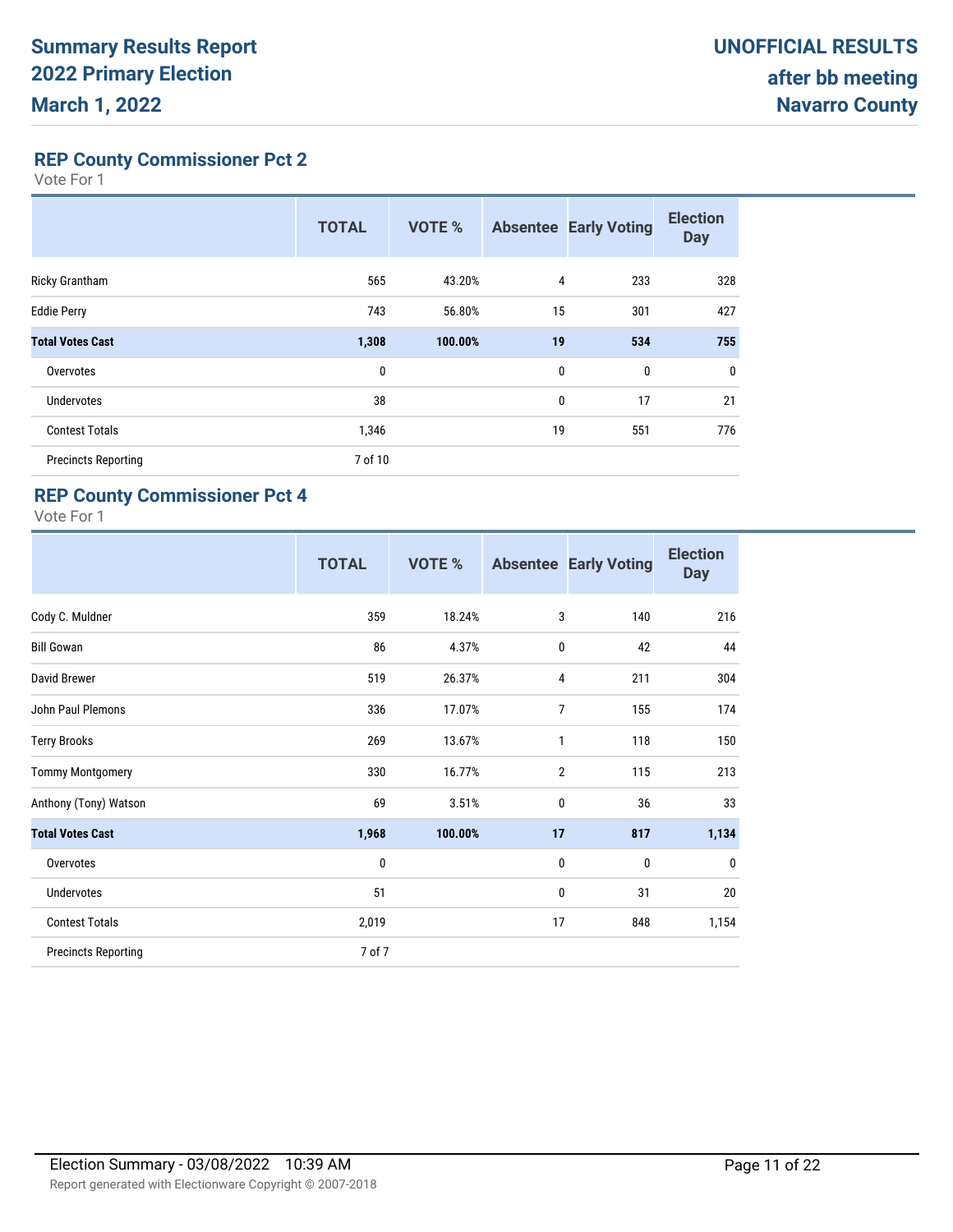#### **REP JOP Pct 1**

Vote For 1

|                            | <b>TOTAL</b> | VOTE %  |    | <b>Absentee Early Voting</b> | <b>Election</b><br><b>Day</b> |
|----------------------------|--------------|---------|----|------------------------------|-------------------------------|
| Greta Jordan               | 1,145        | 100.00% | 11 | 531                          | 603                           |
| <b>Total Votes Cast</b>    | 1,145        | 100.00% | 11 | 531                          | 603                           |
| Overvotes                  | 0            |         | 0  | 0                            | $\mathbf 0$                   |
| <b>Undervotes</b>          | 128          |         | 5  | 49                           | 74                            |
| <b>Contest Totals</b>      | 1,273        |         | 16 | 580                          | 677                           |
| <b>Precincts Reporting</b> | 8 of 8       |         |    |                              |                               |

#### **REP JOP Pct 2**

Vote For 1

|                            | <b>TOTAL</b> | <b>VOTE %</b> |    | <b>Absentee Early Voting</b> | <b>Election</b><br><b>Day</b> |
|----------------------------|--------------|---------------|----|------------------------------|-------------------------------|
| Darrell R. Waller          | 1,230        | 100.00%       | 16 | 500                          | 714                           |
| <b>Total Votes Cast</b>    | 1,230        | 100.00%       | 16 | 500                          | 714                           |
| Overvotes                  | 0            |               | 0  | 0                            | $\mathbf 0$                   |
| <b>Undervotes</b>          | 116          |               | 3  | 51                           | 62                            |
| <b>Contest Totals</b>      | 1,346        |               | 19 | 551                          | 776                           |
| <b>Precincts Reporting</b> | 7 of 10      |               |    |                              |                               |

#### **REP JOP Pct 3**

|                            | <b>TOTAL</b> | <b>VOTE %</b> |                | <b>Absentee Early Voting</b> | <b>Election</b><br><b>Day</b> |
|----------------------------|--------------|---------------|----------------|------------------------------|-------------------------------|
| Jackie Freeland            | 1,025        | 100.00%       | 6              | 344                          | 675                           |
| <b>Total Votes Cast</b>    | 1,025        | 100.00%       | 6              | 344                          | 675                           |
| Overvotes                  | 0            |               | 0              | 0                            | 0                             |
| <b>Undervotes</b>          | 131          |               | $\overline{2}$ | 47                           | 82                            |
| <b>Contest Totals</b>      | 1,156        |               | 8              | 391                          | 757                           |
| <b>Precincts Reporting</b> | 8 of 8       |               |                |                              |                               |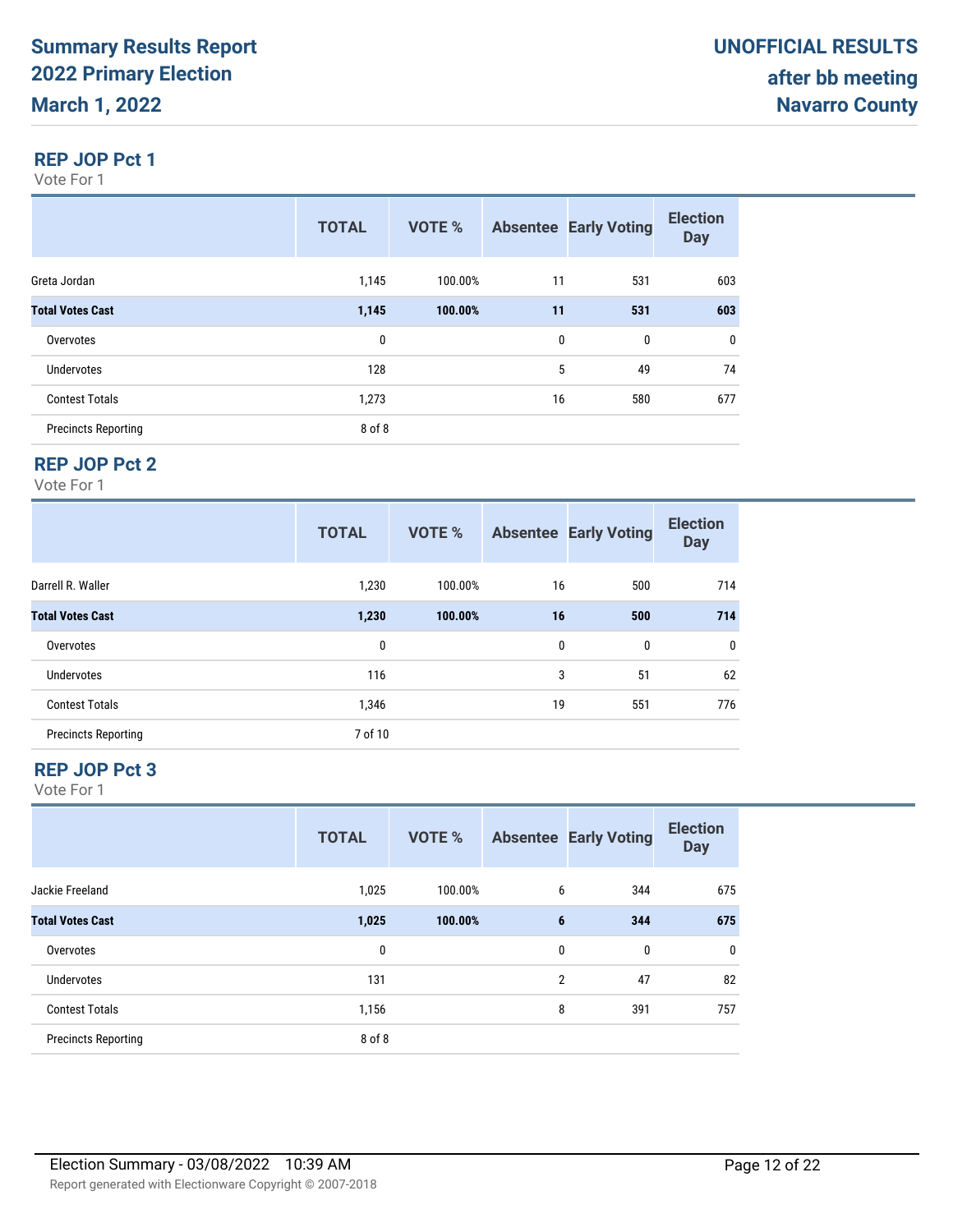#### **REP JOP Pct 4**

Vote For 1

|                            | <b>TOTAL</b> | <b>VOTE %</b> |              | <b>Absentee Early Voting</b> | <b>Election</b><br><b>Day</b> |
|----------------------------|--------------|---------------|--------------|------------------------------|-------------------------------|
| Lisa Clay                  | 656          | 33.56%        | 7            | 301                          | 348                           |
| John V. Cabano             | 725          | 37.08%        | 8            | 356                          | 361                           |
| <b>Shane Richards</b>      | 574          | 29.36%        | 1            | 172                          | 401                           |
| <b>Total Votes Cast</b>    | 1,955        | 100.00%       | 16           | 829                          | 1,110                         |
| Overvotes                  | 0            |               | $\mathbf{0}$ | $\mathbf 0$                  | 0                             |
| <b>Undervotes</b>          | 64           |               | 1            | 19                           | 44                            |
| <b>Contest Totals</b>      | 2,019        |               | 17           | 848                          | 1,154                         |
| <b>Precincts Reporting</b> | 7 of 7       |               |              |                              |                               |

### **REP Constable Pct No. 2**

Vote For 1

|                            | <b>TOTAL</b> | <b>VOTE %</b> |    | <b>Absentee Early Voting</b> | <b>Election</b><br><b>Day</b> |
|----------------------------|--------------|---------------|----|------------------------------|-------------------------------|
| David L. Foreman           | 336          | 26.25%        | 2  | 113                          | 221                           |
| Dan Williams               | 944          | 73.75%        | 17 | 412                          | 515                           |
| <b>Total Votes Cast</b>    | 1,280        | 100.00%       | 19 | 525                          | 736                           |
| Overvotes                  | 0            |               | 0  | 0                            | 0                             |
| Undervotes                 | 66           |               | 0  | 26                           | 40                            |
| <b>Contest Totals</b>      | 1,346        |               | 19 | 551                          | 776                           |
| <b>Precincts Reporting</b> | 7 of 10      |               |    |                              |                               |

### **REP County Chair**

|                            | <b>TOTAL</b> | <b>VOTE %</b> |              | <b>Absentee Early Voting</b> | <b>Election</b><br><b>Day</b> |
|----------------------------|--------------|---------------|--------------|------------------------------|-------------------------------|
| Steven L. Jessup           | 5,084        | 100.00%       | 45           | 2,110                        | 2,929                         |
| <b>Total Votes Cast</b>    | 5,084        | 100.00%       | 45           | 2,110                        | 2,929                         |
| Overvotes                  | 0            |               | $\mathbf{0}$ | 0                            | $\mathbf{0}$                  |
| Undervotes                 | 710          |               | 15           | 260                          | 435                           |
| <b>Contest Totals</b>      | 5,794        |               | 60           | 2,370                        | 3,364                         |
| <b>Precincts Reporting</b> | 30 of 33     |               |              |                              |                               |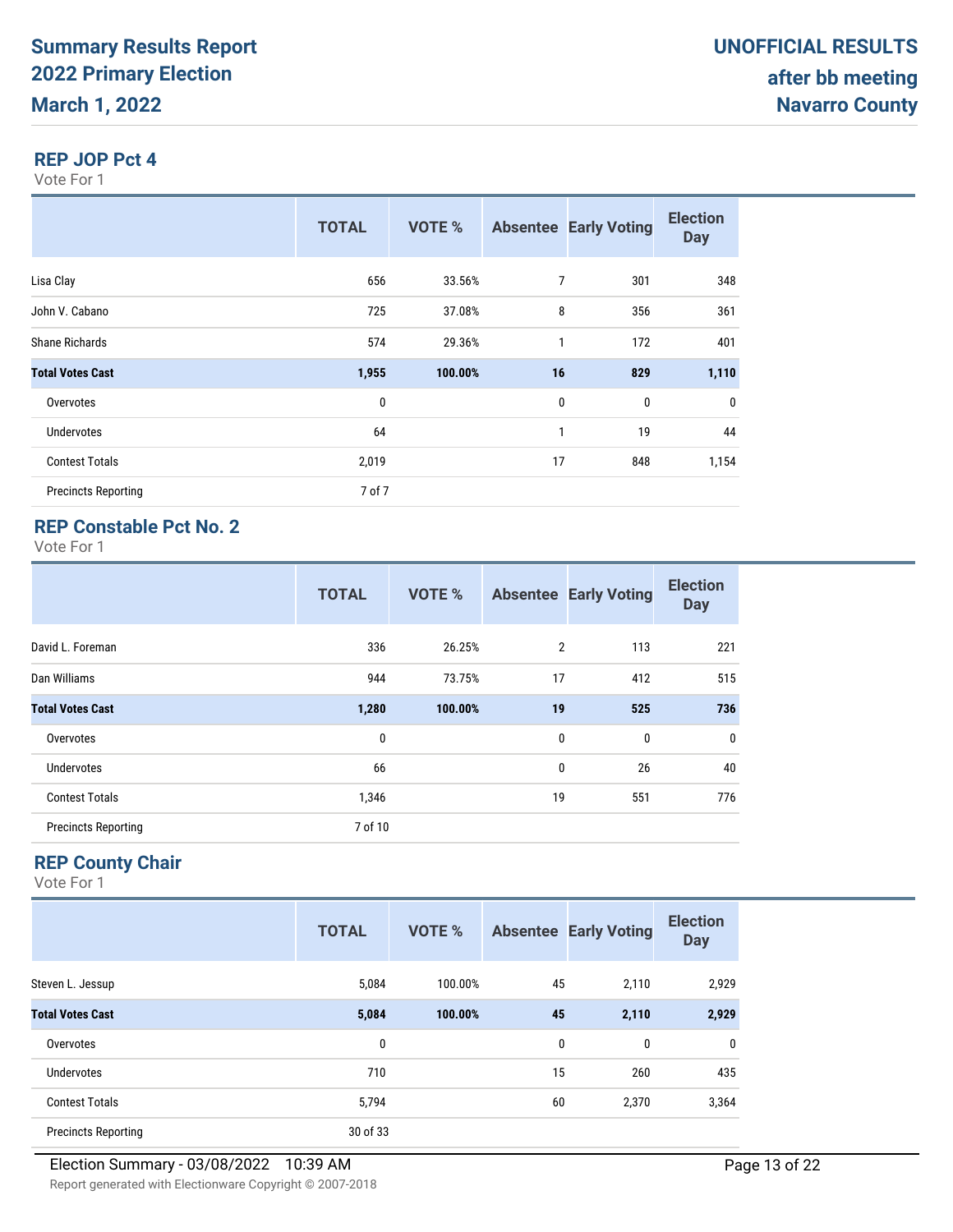Vote For 1

|                            | <b>TOTAL</b> | <b>VOTE %</b> |          | <b>Absentee Early Voting</b> | <b>Election</b><br><b>Day</b> |
|----------------------------|--------------|---------------|----------|------------------------------|-------------------------------|
| YES                        | 5,384        | 94.01%        | 50       | 2,225                        | 3,109                         |
| N <sub>0</sub>             | 343          | 5.99%         | 6        | 127                          | 210                           |
| <b>Total Votes Cast</b>    | 5,727        | 100.00%       | 56       | 2,352                        | 3,319                         |
| Overvotes                  | 0            |               | $\bf{0}$ | 0                            | $\bf{0}$                      |
| <b>Undervotes</b>          | 67           |               | 4        | 18                           | 45                            |
| <b>Contest Totals</b>      | 5,794        |               | 60       | 2,370                        | 3,364                         |
| <b>Precincts Reporting</b> | 30 of 33     |               |          |                              |                               |

## **REP Proposition 2**

Vote For 1

|                            | <b>TOTAL</b> | <b>VOTE %</b> |    | <b>Absentee Early Voting</b> | <b>Election</b><br><b>Day</b> |
|----------------------------|--------------|---------------|----|------------------------------|-------------------------------|
| <b>YES</b>                 | 4,552        | 80.75%        | 37 | 1,846                        | 2,669                         |
| NO.                        | 1,085        | 19.25%        | 19 | 467                          | 599                           |
| <b>Total Votes Cast</b>    | 5,637        | 100.00%       | 56 | 2,313                        | 3,268                         |
| Overvotes                  | 0            |               | 0  | 0                            | 0                             |
| <b>Undervotes</b>          | 157          |               | 4  | 57                           | 96                            |
| <b>Contest Totals</b>      | 5,794        |               | 60 | 2,370                        | 3,364                         |
| <b>Precincts Reporting</b> | 30 of 33     |               |    |                              |                               |

### **REP Proposition 3**

|                            | <b>TOTAL</b> | <b>VOTE %</b> |              | <b>Absentee Early Voting</b> | <b>Election</b><br><b>Day</b> |
|----------------------------|--------------|---------------|--------------|------------------------------|-------------------------------|
| <b>YES</b>                 | 4,964        | 87.07%        | 44           | 2,012                        | 2,908                         |
| N <sub>0</sub>             | 737          | 12.93%        | 11           | 318                          | 408                           |
| <b>Total Votes Cast</b>    | 5,701        | 100.00%       | 55           | 2,330                        | 3,316                         |
| Overvotes                  | 0            |               | $\mathbf{0}$ | 0                            | 0                             |
| <b>Undervotes</b>          | 93           |               | 5            | 40                           | 48                            |
| <b>Contest Totals</b>      | 5,794        |               | 60           | 2,370                        | 3,364                         |
| <b>Precincts Reporting</b> | 30 of 33     |               |              |                              |                               |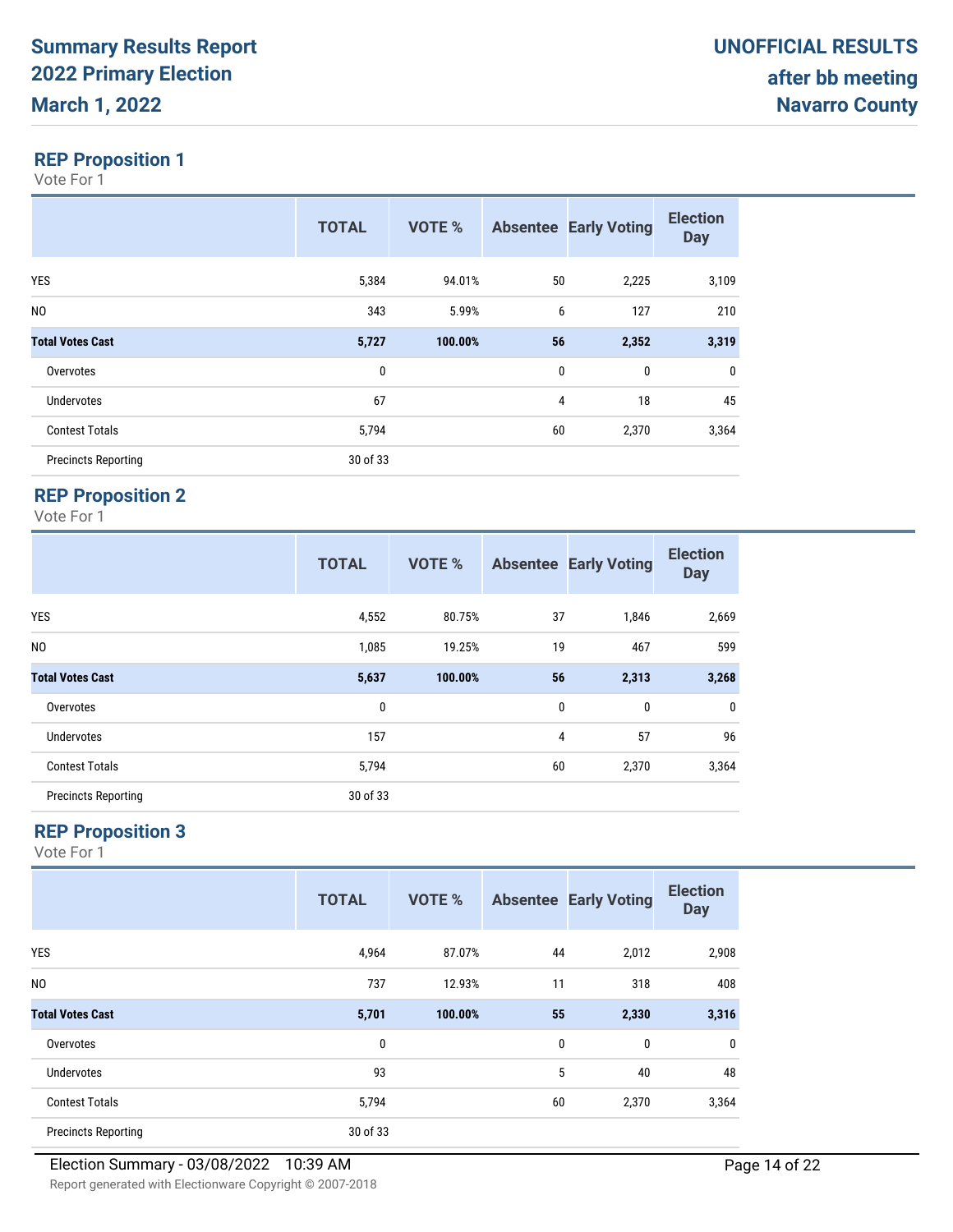Vote For 1

|                            | <b>TOTAL</b> | <b>VOTE %</b> |    | <b>Absentee Early Voting</b> | <b>Election</b><br><b>Day</b> |
|----------------------------|--------------|---------------|----|------------------------------|-------------------------------|
| YES                        | 5,159        | 91.02%        | 49 | 2,118                        | 2,992                         |
| N <sub>0</sub>             | 509          | 8.98%         | 8  | 209                          | 292                           |
| <b>Total Votes Cast</b>    | 5,668        | 100.00%       | 57 | 2,327                        | 3,284                         |
| Overvotes                  | $\mathbf{0}$ |               | 0  | 0                            | $\mathbf 0$                   |
| <b>Undervotes</b>          | 126          |               | 3  | 43                           | 80                            |
| <b>Contest Totals</b>      | 5,794        |               | 60 | 2,370                        | 3,364                         |
| <b>Precincts Reporting</b> | 30 of 33     |               |    |                              |                               |

## **REP Proposition 5**

Vote For 1

|                            | <b>TOTAL</b> | <b>VOTE %</b> |          | <b>Absentee Early Voting</b> | <b>Election</b><br><b>Day</b> |
|----------------------------|--------------|---------------|----------|------------------------------|-------------------------------|
| <b>YES</b>                 | 4,872        | 86.52%        | 47       | 2,009                        | 2,816                         |
| N <sub>0</sub>             | 759          | 13.48%        | 9        | 305                          | 445                           |
| <b>Total Votes Cast</b>    | 5,631        | 100.00%       | 56       | 2,314                        | 3,261                         |
| Overvotes                  | 0            |               | $\bf{0}$ | 0                            | $\mathbf{0}$                  |
| <b>Undervotes</b>          | 163          |               | 4        | 56                           | 103                           |
| <b>Contest Totals</b>      | 5,794        |               | 60       | 2,370                        | 3,364                         |
| <b>Precincts Reporting</b> | 30 of 33     |               |          |                              |                               |

### **REP Proposition 6**

|                            | <b>TOTAL</b> | <b>VOTE %</b> |    | <b>Absentee Early Voting</b> | <b>Election</b><br><b>Day</b> |
|----------------------------|--------------|---------------|----|------------------------------|-------------------------------|
| <b>YES</b>                 | 4,668        | 83.87%        | 42 | 1,924                        | 2,702                         |
| N <sub>0</sub>             | 898          | 16.13%        | 14 | 372                          | 512                           |
| <b>Total Votes Cast</b>    | 5,566        | 100.00%       | 56 | 2,296                        | 3,214                         |
| Overvotes                  | 0            |               | 0  | $\bf{0}$                     | 0                             |
| <b>Undervotes</b>          | 228          |               | 4  | 74                           | 150                           |
| <b>Contest Totals</b>      | 5,794        |               | 60 | 2,370                        | 3,364                         |
| <b>Precincts Reporting</b> | 30 of 33     |               |    |                              |                               |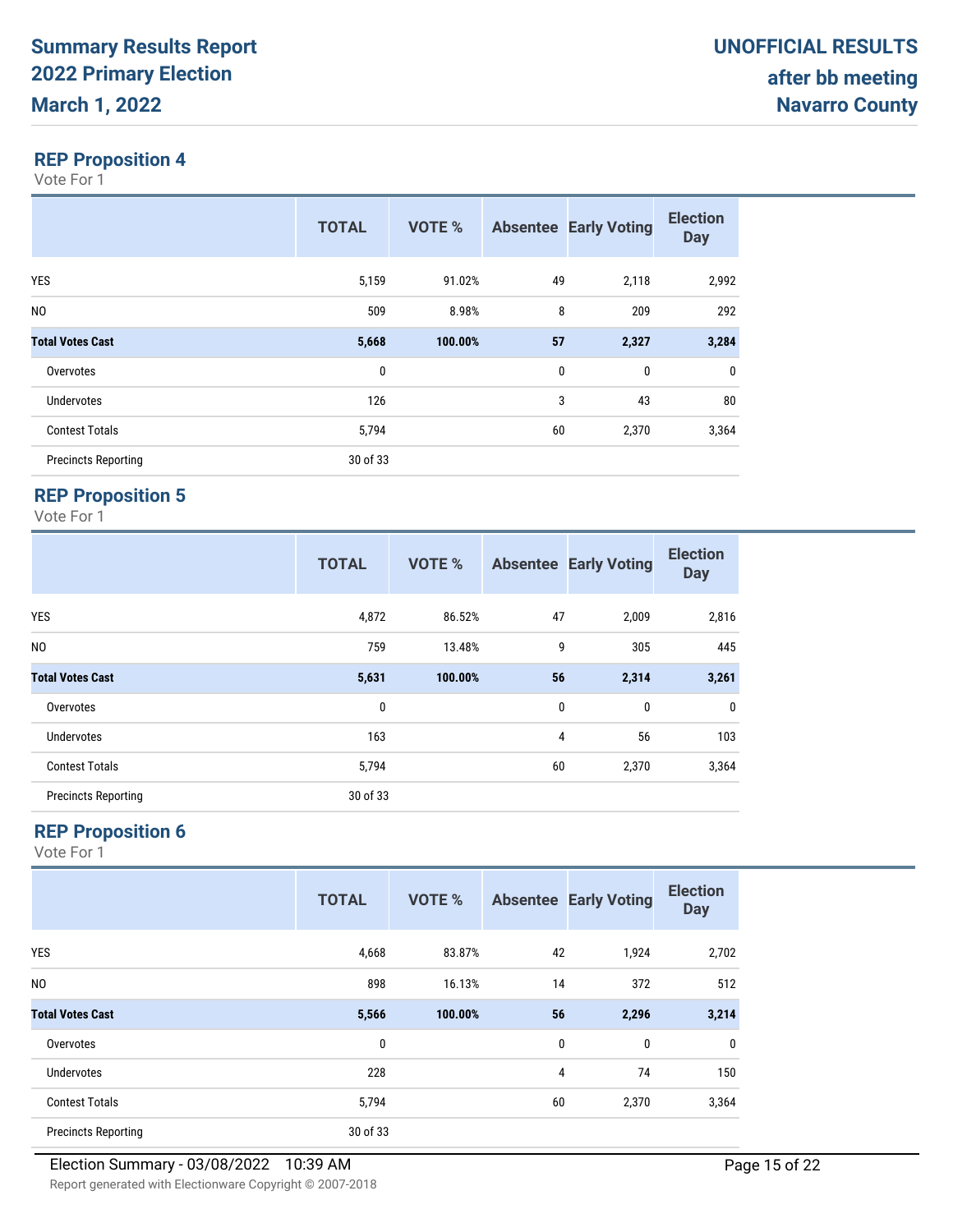Vote For 1

|                            | <b>TOTAL</b> | <b>VOTE %</b> |              | <b>Absentee Early Voting</b> | <b>Election</b><br><b>Day</b> |
|----------------------------|--------------|---------------|--------------|------------------------------|-------------------------------|
| <b>YES</b>                 | 5,553        | 97.32%        | 53           | 2,283                        | 3,217                         |
| N <sub>0</sub>             | 153          | 2.68%         | 3            | 60                           | 90                            |
| <b>Total Votes Cast</b>    | 5,706        | 100.00%       | 56           | 2,343                        | 3,307                         |
| Overvotes                  | 1            |               | $\mathbf{1}$ | 0                            | $\mathbf 0$                   |
| <b>Undervotes</b>          | 87           |               | 3            | 27                           | 57                            |
| <b>Contest Totals</b>      | 5,794        |               | 60           | 2,370                        | 3,364                         |
| <b>Precincts Reporting</b> | 30 of 33     |               |              |                              |                               |

## **REP Proposition 8**

Vote For 1

|                            | <b>TOTAL</b> | <b>VOTE %</b> |    | <b>Absentee Early Voting</b> | <b>Election</b><br><b>Day</b> |
|----------------------------|--------------|---------------|----|------------------------------|-------------------------------|
| YES                        | 5,320        | 93.89%        | 52 | 2,186                        | 3,082                         |
| N <sub>0</sub>             | 346          | 6.11%         | 5  | 134                          | 207                           |
| <b>Total Votes Cast</b>    | 5,666        | 100.00%       | 57 | 2,320                        | 3,289                         |
| Overvotes                  | 0            |               | 0  | $\mathbf{0}$                 | $\mathbf 0$                   |
| <b>Undervotes</b>          | 128          |               | 3  | 50                           | 75                            |
| <b>Contest Totals</b>      | 5,794        |               | 60 | 2,370                        | 3,364                         |
| <b>Precincts Reporting</b> | 30 of 33     |               |    |                              |                               |

### **REP Proposition 9**

|                            | <b>TOTAL</b> | <b>VOTE %</b> |    | <b>Absentee Early Voting</b> | <b>Election</b><br><b>Day</b> |
|----------------------------|--------------|---------------|----|------------------------------|-------------------------------|
| <b>YES</b>                 | 4,945        | 86.95%        | 44 | 2,045                        | 2,856                         |
| N <sub>0</sub>             | 742          | 13.05%        | 13 | 287                          | 442                           |
| <b>Total Votes Cast</b>    | 5,687        | 100.00%       | 57 | 2,332                        | 3,298                         |
| Overvotes                  | 0            |               | 0  | 0                            | 0                             |
| <b>Undervotes</b>          | 107          |               | 3  | 38                           | 66                            |
| <b>Contest Totals</b>      | 5,794        |               | 60 | 2,370                        | 3,364                         |
| <b>Precincts Reporting</b> | 30 of 33     |               |    |                              |                               |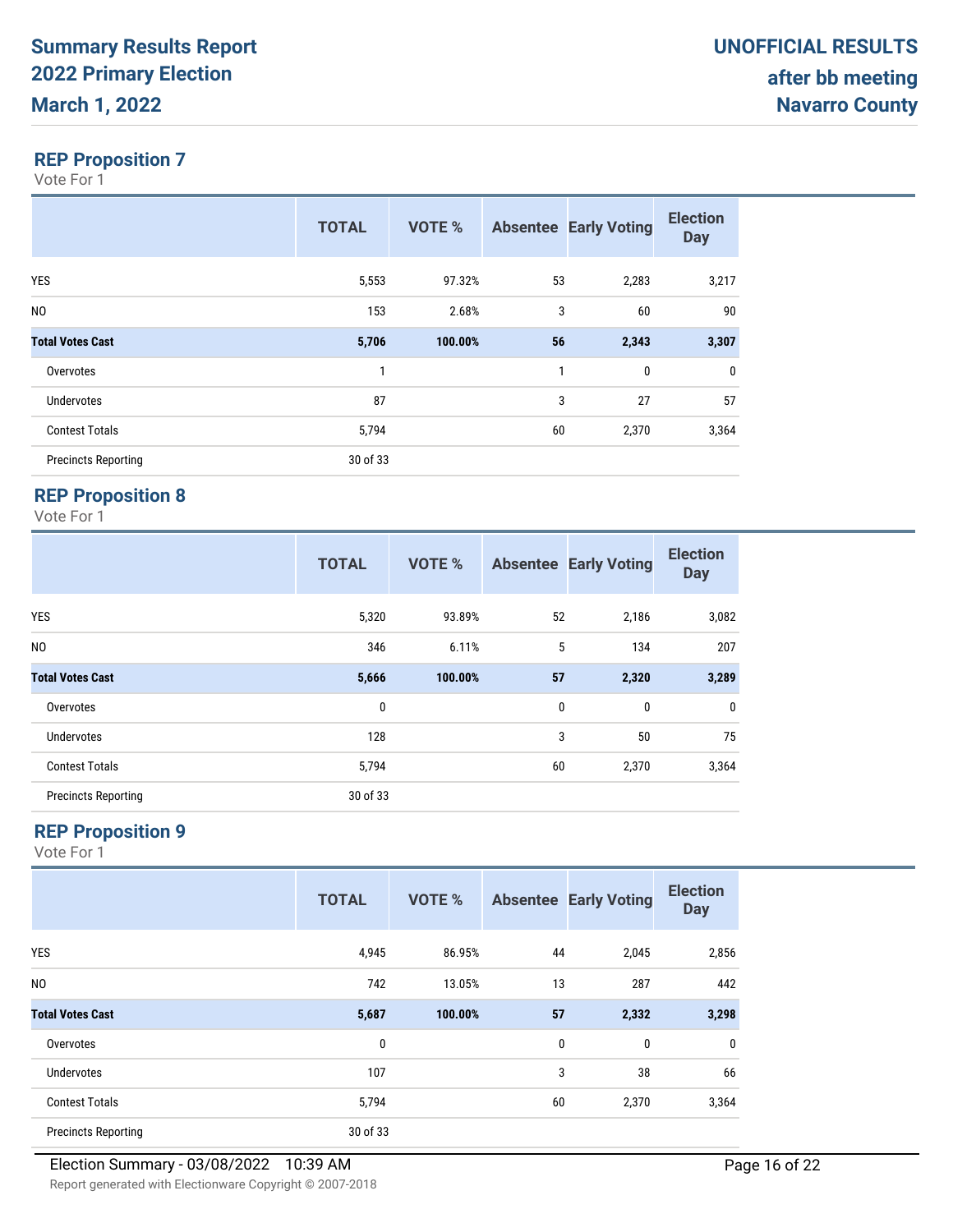Vote For 1

|                            | <b>TOTAL</b> | <b>VOTE %</b> |    | <b>Absentee Early Voting</b> | <b>Election</b><br><b>Day</b> |
|----------------------------|--------------|---------------|----|------------------------------|-------------------------------|
| <b>YES</b>                 | 5,284        | 93.69%        | 50 | 2,166                        | 3,068                         |
| N <sub>0</sub>             | 356          | 6.31%         | 5  | 156                          | 195                           |
| <b>Total Votes Cast</b>    | 5,640        | 100.00%       | 55 | 2,322                        | 3,263                         |
| Overvotes                  | $\mathbf 0$  |               | 0  | 0                            | $\mathbf 0$                   |
| <b>Undervotes</b>          | 154          |               | 5  | 48                           | 101                           |
| <b>Contest Totals</b>      | 5,794        |               | 60 | 2,370                        | 3,364                         |
| <b>Precincts Reporting</b> | 30 of 33     |               |    |                              |                               |

#### **DEM Governor**

|                             | <b>TOTAL</b>   | <b>VOTE %</b> |                | <b>Absentee Early Voting</b> | <b>Election</b><br><b>Day</b> |
|-----------------------------|----------------|---------------|----------------|------------------------------|-------------------------------|
| <b>Rich Wakeland</b>        | 16             | 1.85%         | $\overline{2}$ | $\overline{2}$               | 12                            |
| Beto O'Rourke               | 797            | 92.03%        | 85             | 258                          | 454                           |
| Joy Diaz                    | 26             | 3.00%         | $\overline{2}$ | 12                           | 12                            |
| Inocencio (Inno) Barrientez | $\overline{4}$ | 0.46%         | $\pmb{0}$      | 1                            | $\sqrt{3}$                    |
| Michael Cooper              | 23             | 2.66%         | 0              | 7                            | 16                            |
| <b>Total Votes Cast</b>     | 866            | 100.00%       | 89             | 280                          | 497                           |
| Overvotes                   | $\mathbf 0$    |               | 0              | 0                            | $\pmb{0}$                     |
| Undervotes                  | 8              |               | 1              | $\overline{2}$               | 5                             |
| <b>Contest Totals</b>       | 874            |               | 90             | 282                          | 502                           |
| <b>Precincts Reporting</b>  | 30 of 33       |               |                |                              |                               |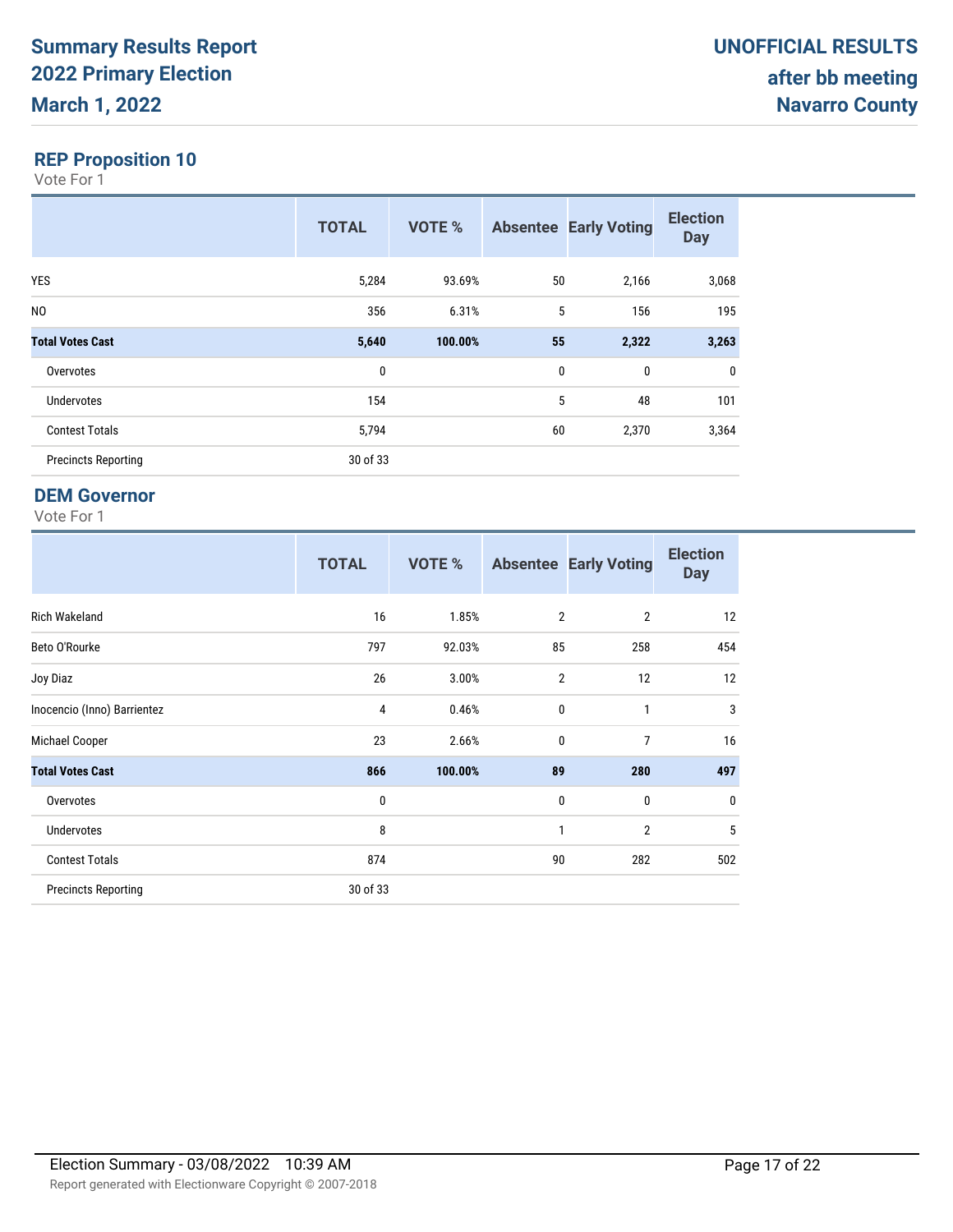#### **DEM Lieutenant Governor**

Vote For 1

|                            | <b>TOTAL</b> | <b>VOTE %</b> | <b>Absentee</b> | <b>Early Voting</b> | <b>Election</b><br><b>Day</b> |
|----------------------------|--------------|---------------|-----------------|---------------------|-------------------------------|
| Carla Brailey              | 261          | 31.11%        | 26              | 72                  | 163                           |
| Mike Collier               | 320          | 38.14%        | 38              | 102                 | 180                           |
| Michelle Beckley           | 258          | 30.75%        | 21              | 97                  | 140                           |
| <b>Total Votes Cast</b>    | 839          | 100.00%       | 85              | 271                 | 483                           |
| Overvotes                  | 0            |               | 0               | 0                   | $\mathbf 0$                   |
| <b>Undervotes</b>          | 35           |               | 5               | 11                  | 19                            |
| <b>Contest Totals</b>      | 874          |               | 90              | 282                 | 502                           |
| <b>Precincts Reporting</b> | 30 of 33     |               |                 |                     |                               |

### **DEM Attorney General**

|                            | <b>TOTAL</b> | <b>VOTE %</b> |             | <b>Absentee Early Voting</b> | <b>Election</b><br><b>Day</b> |
|----------------------------|--------------|---------------|-------------|------------------------------|-------------------------------|
| S. "TBONE" Raynor          | 74           | 8.86%         | 4           | 23                           | 47                            |
| Joe Jaworski               | 107          | 12.81%        | 18          | 44                           | 45                            |
| Rochelle Mercedes Garza    | 280          | 33.53%        | 25          | 91                           | 164                           |
| Mike Fields                | 137          | 16.41%        | 20          | 53                           | 64                            |
| Lee Merritt                | 237          | 28.38%        | 16          | 58                           | 163                           |
| <b>Total Votes Cast</b>    | 835          | 100.00%       | 83          | 269                          | 483                           |
| Overvotes                  | 0            |               | $\mathbf 0$ | 0                            | $\mathbf 0$                   |
| Undervotes                 | 39           |               | 7           | 13                           | 19                            |
| <b>Contest Totals</b>      | 874          |               | 90          | 282                          | 502                           |
| <b>Precincts Reporting</b> | 30 of 33     |               |             |                              |                               |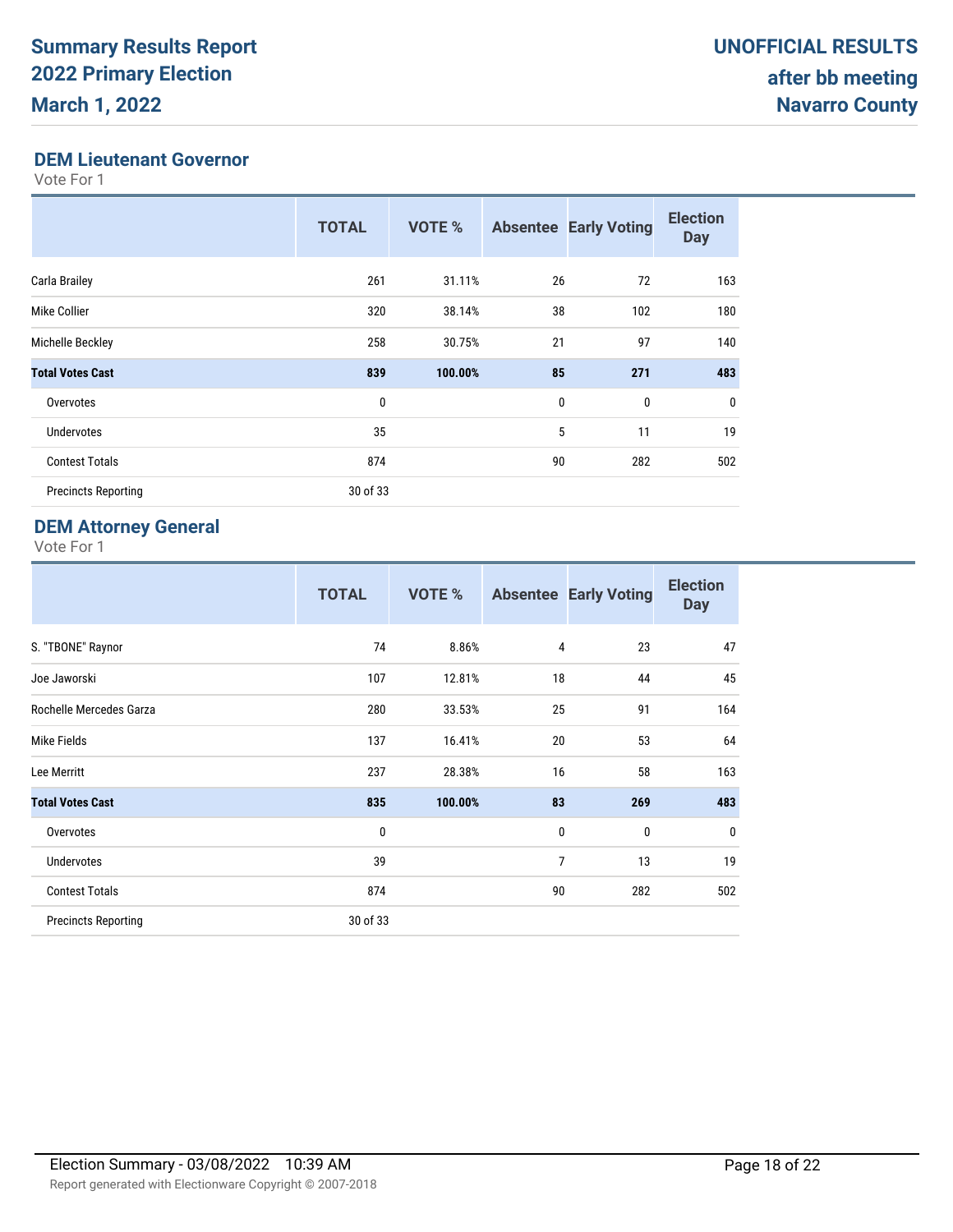**DEM Comptroller of Public Accounts**

Vote For 1

|                            | <b>TOTAL</b> | <b>VOTE %</b> |             | <b>Absentee Early Voting</b> | <b>Election</b><br><b>Day</b> |
|----------------------------|--------------|---------------|-------------|------------------------------|-------------------------------|
| <b>Tim Mahoney</b>         | 260          | 31.40%        | 32          | 84                           | 144                           |
| Angel Luis Vega            | 257          | 31.04%        | 15          | 79                           | 163                           |
| Janet T. Dudding           | 311          | 37.56%        | 36          | 108                          | 167                           |
| <b>Total Votes Cast</b>    | 828          | 100.00%       | 83          | 271                          | 474                           |
| Overvotes                  | 0            |               | $\mathbf 0$ | 0                            | $\mathbf 0$                   |
| <b>Undervotes</b>          | 46           |               | 7           | 11                           | 28                            |
| <b>Contest Totals</b>      | 874          |               | 90          | 282                          | 502                           |
| <b>Precincts Reporting</b> | 30 of 33     |               |             |                              |                               |

## **DEM Comm General Land Office**

|                            | <b>TOTAL</b> | <b>VOTE %</b> | <b>Absentee</b> | <b>Early Voting</b> | <b>Election</b><br><b>Day</b> |
|----------------------------|--------------|---------------|-----------------|---------------------|-------------------------------|
| Jinny Suh                  | 183          | 22.13%        | 16              | 65                  | 102                           |
| Michael Lange              | 208          | 25.15%        | 25              | 58                  | 125                           |
| Sandragrace Martinez       | 226          | 27.33%        | 13              | 71                  | 142                           |
| Jay Kleberg                | 210          | 25.39%        | 31              | 79                  | 100                           |
| <b>Total Votes Cast</b>    | 827          | 100.00%       | 85              | 273                 | 469                           |
| Overvotes                  | 0            |               | 0               | 0                   | $\mathbf 0$                   |
| <b>Undervotes</b>          | 47           |               | 5               | 9                   | 33                            |
| <b>Contest Totals</b>      | 874          |               | 90              | 282                 | 502                           |
| <b>Precincts Reporting</b> | 30 of 33     |               |                 |                     |                               |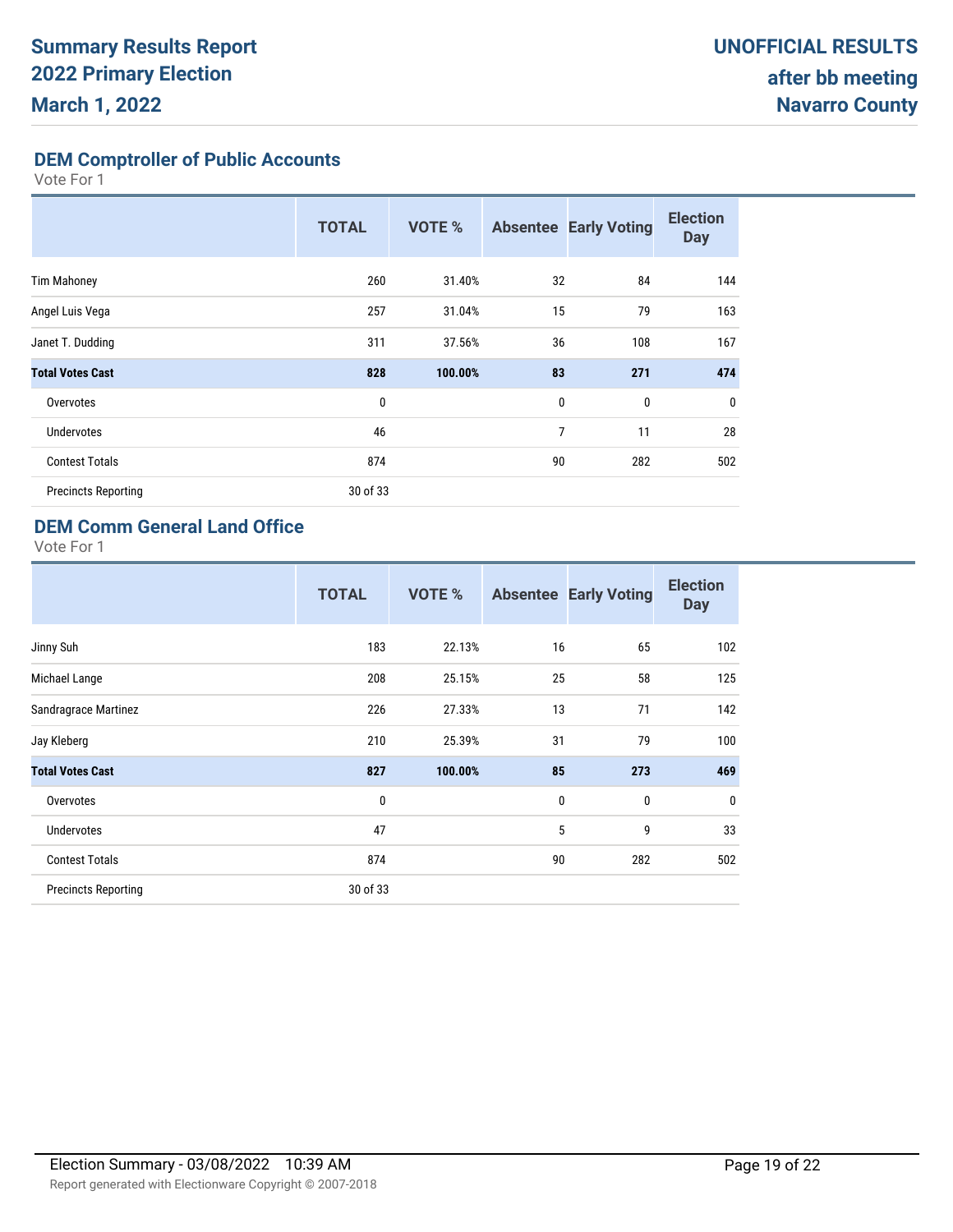**DEM Commissioner of Agriculture**

Vote For 1

|                            | <b>TOTAL</b> | <b>VOTE %</b> |              | <b>Absentee Early Voting</b> | <b>Election</b><br><b>Day</b> |
|----------------------------|--------------|---------------|--------------|------------------------------|-------------------------------|
| Ed Ireson                  | 196          | 23.76%        | 39           | 70                           | 87                            |
| Susan Hays                 | 629          | 76.24%        | 45           | 199                          | 385                           |
| <b>Total Votes Cast</b>    | 825          | 100.00%       | 84           | 269                          | 472                           |
| Overvotes                  | 0            |               | $\mathbf{0}$ | $\mathbf{0}$                 | $\mathbf 0$                   |
| <b>Undervotes</b>          | 49           |               | 6            | 13                           | 30                            |
| <b>Contest Totals</b>      | 874          |               | 90           | 282                          | 502                           |
| <b>Precincts Reporting</b> | 30 of 33     |               |              |                              |                               |

#### **DEM Railroad Commissioner**

Vote For 1

|                            | <b>TOTAL</b> | <b>VOTE %</b> |    | <b>Absentee Early Voting</b> | <b>Election</b><br><b>Day</b> |
|----------------------------|--------------|---------------|----|------------------------------|-------------------------------|
| Luke Warford               | 779          | 100.00%       | 83 | 254                          | 442                           |
| <b>Total Votes Cast</b>    | 779          | 100.00%       | 83 | 254                          | 442                           |
| Overvotes                  | 0            |               | 0  | $\mathbf{0}$                 | 0                             |
| Undervotes                 | 95           |               | 7  | 28                           | 60                            |
| <b>Contest Totals</b>      | 874          |               | 90 | 282                          | 502                           |
| <b>Precincts Reporting</b> | 30 of 33     |               |    |                              |                               |

### **DEM Justice, Supreme Court, Pl 3**

|                            | <b>TOTAL</b> | <b>VOTE %</b> |    | <b>Absentee Early Voting</b> | <b>Election</b><br><b>Day</b> |
|----------------------------|--------------|---------------|----|------------------------------|-------------------------------|
| Erin A Nowell              | 788          | 100.00%       | 81 | 256                          | 451                           |
| <b>Total Votes Cast</b>    | 788          | 100.00%       | 81 | 256                          | 451                           |
| Overvotes                  | 0            |               | 0  | 0                            | $\mathbf 0$                   |
| <b>Undervotes</b>          | 86           |               | 9  | 26                           | 51                            |
| <b>Contest Totals</b>      | 874          |               | 90 | 282                          | 502                           |
| <b>Precincts Reporting</b> | 30 of 33     |               |    |                              |                               |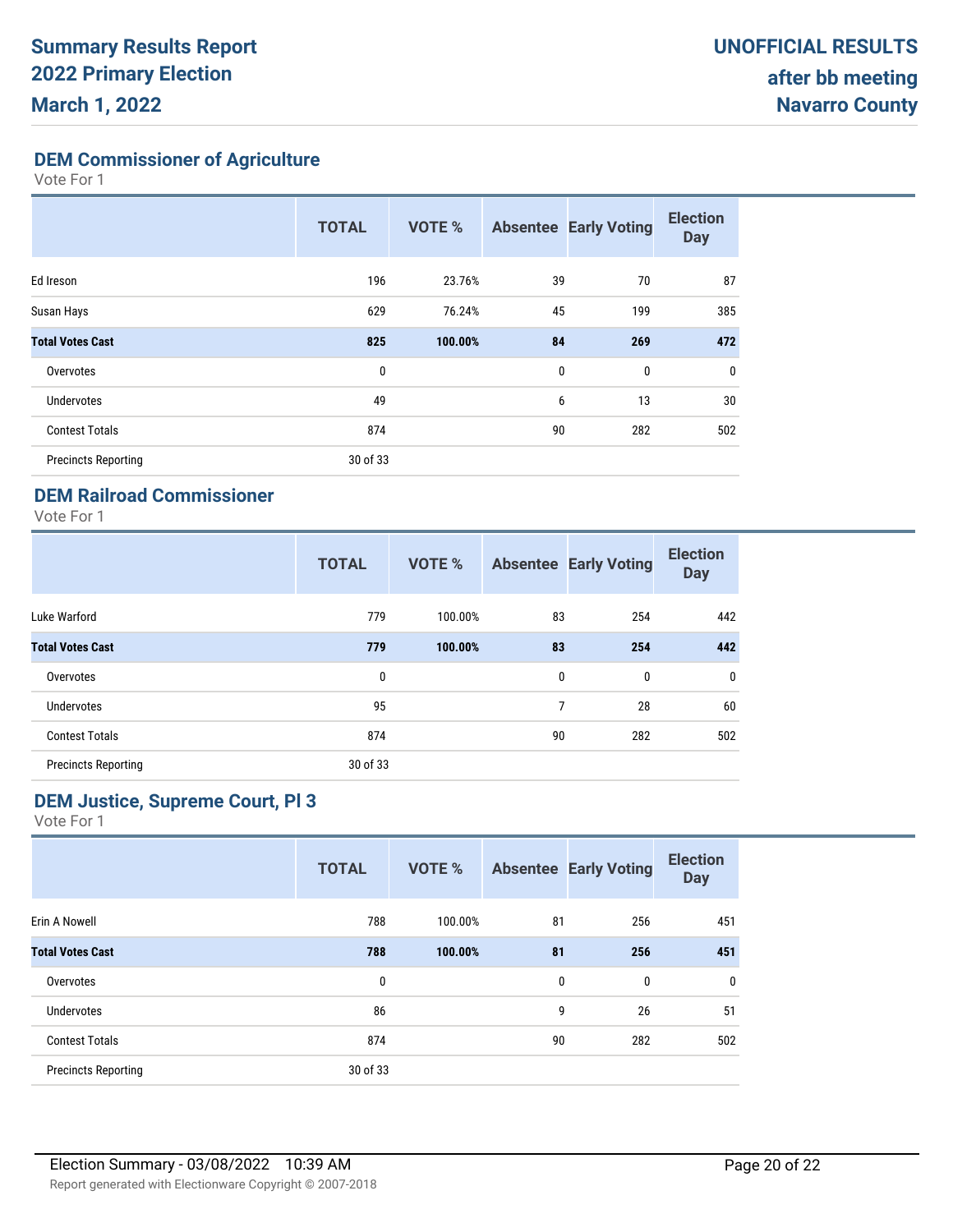**DEM Justice, Supreme Court, Pl 5**

Vote For 1

|                            | <b>TOTAL</b> | <b>VOTE %</b> |    | <b>Absentee Early Voting</b> | <b>Election</b><br><b>Day</b> |
|----------------------------|--------------|---------------|----|------------------------------|-------------------------------|
| Amanda Reichek             | 788          | 100.00%       | 83 | 259                          | 446                           |
| <b>Total Votes Cast</b>    | 788          | 100.00%       | 83 | 259                          | 446                           |
| Overvotes                  | 0            |               | 0  | 0                            | $\mathbf 0$                   |
| <b>Undervotes</b>          | 86           |               | 7  | 23                           | 56                            |
| <b>Contest Totals</b>      | 874          |               | 90 | 282                          | 502                           |
| <b>Precincts Reporting</b> | 30 of 33     |               |    |                              |                               |

## **DEM Justice, Supreme Court, Pl 9**

Vote For 1

|                            | <b>TOTAL</b> | <b>VOTE %</b> |    | <b>Absentee Early Voting</b> | <b>Election</b><br><b>Day</b> |
|----------------------------|--------------|---------------|----|------------------------------|-------------------------------|
| Julia Maldonado            | 792          | 100.00%       | 76 | 259                          | 457                           |
| <b>Total Votes Cast</b>    | 792          | 100.00%       | 76 | 259                          | 457                           |
| Overvotes                  | $\mathbf{0}$ |               | 0  | 0                            | $\mathbf 0$                   |
| <b>Undervotes</b>          | 82           |               | 14 | 23                           | 45                            |
| <b>Contest Totals</b>      | 874          |               | 90 | 282                          | 502                           |
| <b>Precincts Reporting</b> | 30 of 33     |               |    |                              |                               |

## **DEM Judge, Ct of Crim App, Pl 5**

|                            | <b>TOTAL</b> | <b>VOTE %</b> |    | <b>Absentee Early Voting</b> | <b>Election</b><br><b>Day</b> |
|----------------------------|--------------|---------------|----|------------------------------|-------------------------------|
| Dana Huffman               | 790          | 100.00%       | 79 | 260                          | 451                           |
| <b>Total Votes Cast</b>    | 790          | 100.00%       | 79 | 260                          | 451                           |
| Overvotes                  | 0            |               | 0  | 0                            | 0                             |
| Undervotes                 | 84           |               | 11 | 22                           | 51                            |
| <b>Contest Totals</b>      | 874          |               | 90 | 282                          | 502                           |
| <b>Precincts Reporting</b> | 30 of 33     |               |    |                              |                               |